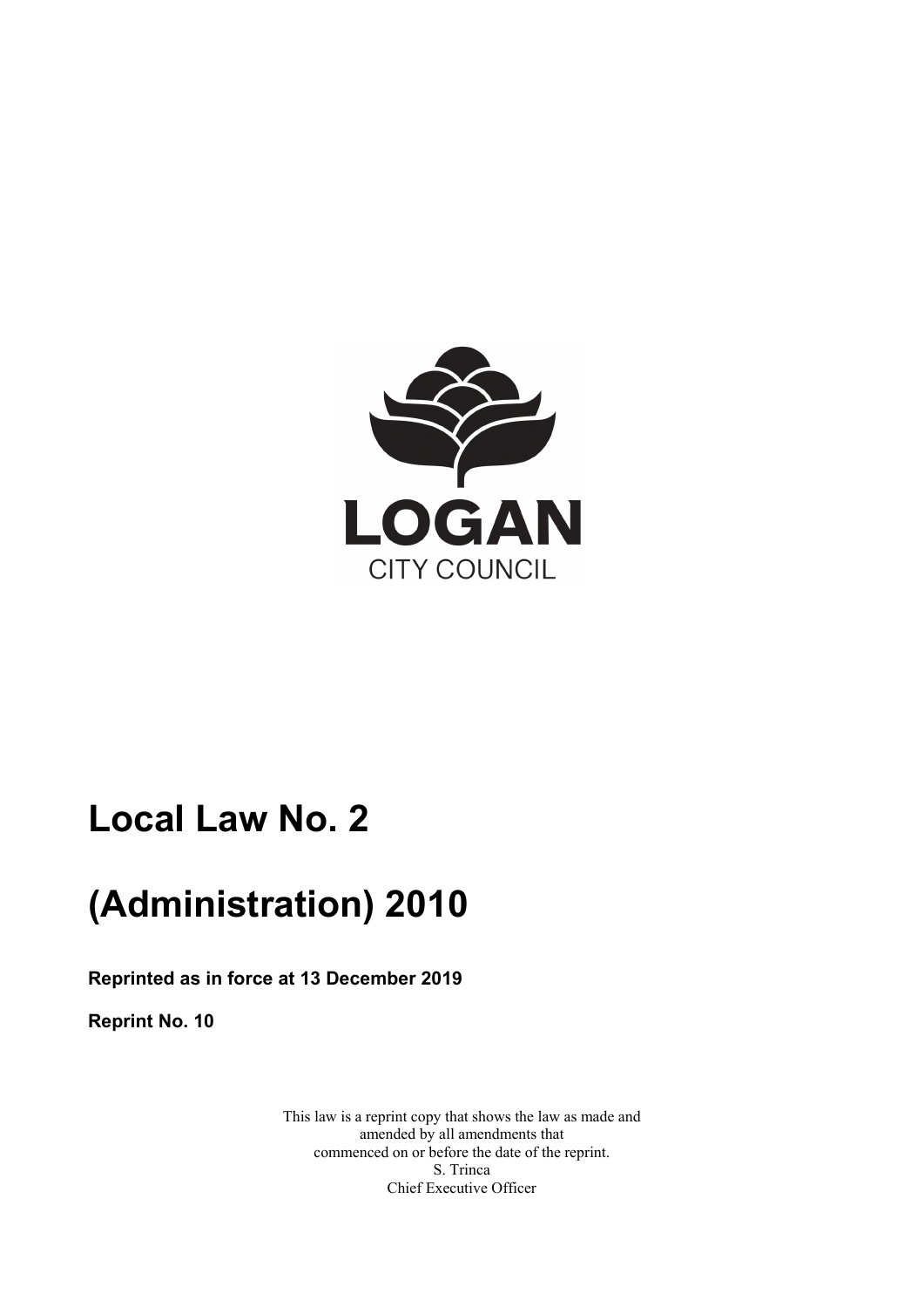

## **Local Law No. 2** (Administration) 2010

Contents

## Page

| Part 1            |                                    |    |  |
|-------------------|------------------------------------|----|--|
|                   | 1                                  |    |  |
|                   | 2                                  |    |  |
|                   | 3                                  |    |  |
|                   | 4                                  |    |  |
| Part <sub>2</sub> |                                    |    |  |
|                   | 5                                  |    |  |
|                   | 6                                  |    |  |
|                   | 7                                  |    |  |
|                   | 8                                  |    |  |
|                   | 9                                  |    |  |
|                   | 10                                 |    |  |
|                   | 11                                 |    |  |
|                   | 12                                 |    |  |
| Part <sub>3</sub> |                                    |    |  |
|                   | <b>Division 1 Evidentiary Aids</b> | 8  |  |
|                   | 13                                 |    |  |
|                   | 14                                 |    |  |
|                   | 15                                 |    |  |
|                   | <b>Division 2 Defences</b>         | 11 |  |
|                   | 16                                 |    |  |
|                   | 17                                 |    |  |
|                   | <b>Division 3 Rewards</b>          | 11 |  |
|                   | 18                                 |    |  |
|                   | <b>Division 4 Costs</b>            | 11 |  |
|                   | 19                                 |    |  |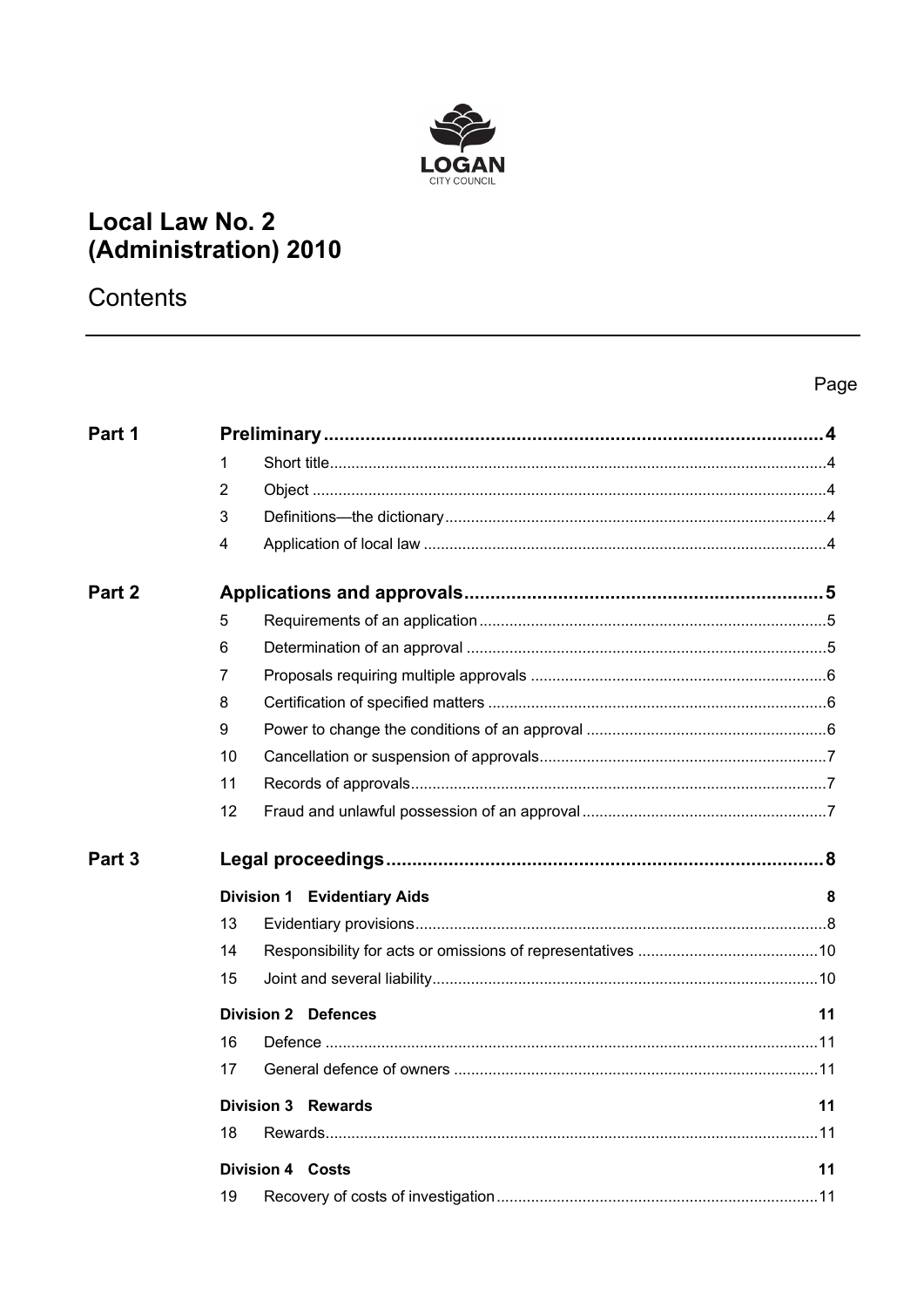#### *2 Logan City Council Local Law No. 2 (Administration) 2010*

|        | Division 5 Service of legal instruments                    | 12 |  |  |  |
|--------|------------------------------------------------------------|----|--|--|--|
|        | 20                                                         |    |  |  |  |
| Part 4 | Powers of council officers and local government14          |    |  |  |  |
|        | Division 1 Appointment of council officers under local law |    |  |  |  |
|        | 21                                                         |    |  |  |  |
|        | 22                                                         |    |  |  |  |
|        | 23                                                         |    |  |  |  |
|        | Division 2 Assessment of applications                      | 15 |  |  |  |
|        | 24                                                         |    |  |  |  |
|        | Division 3 Investigation and enforcement                   | 15 |  |  |  |
|        | 25                                                         |    |  |  |  |
|        | 26                                                         |    |  |  |  |
|        | 27                                                         |    |  |  |  |
|        | 28                                                         |    |  |  |  |
|        | 29                                                         |    |  |  |  |
|        | Division 4 General powers of direction                     |    |  |  |  |
|        | 30                                                         |    |  |  |  |
|        | 31                                                         |    |  |  |  |
|        | 32                                                         |    |  |  |  |
|        | Division 5 Protection of council officers<br>22            |    |  |  |  |
|        | 33                                                         |    |  |  |  |
|        | 34                                                         |    |  |  |  |
|        | 35                                                         |    |  |  |  |
|        | 36                                                         |    |  |  |  |
|        | 37                                                         |    |  |  |  |
| Part 5 |                                                            |    |  |  |  |
|        | 38                                                         |    |  |  |  |
|        | 39                                                         |    |  |  |  |
|        | 40                                                         |    |  |  |  |
|        | 41                                                         |    |  |  |  |
|        | 42                                                         |    |  |  |  |
|        | 43                                                         |    |  |  |  |
|        | 44                                                         |    |  |  |  |
|        | 45                                                         |    |  |  |  |
|        | 46                                                         |    |  |  |  |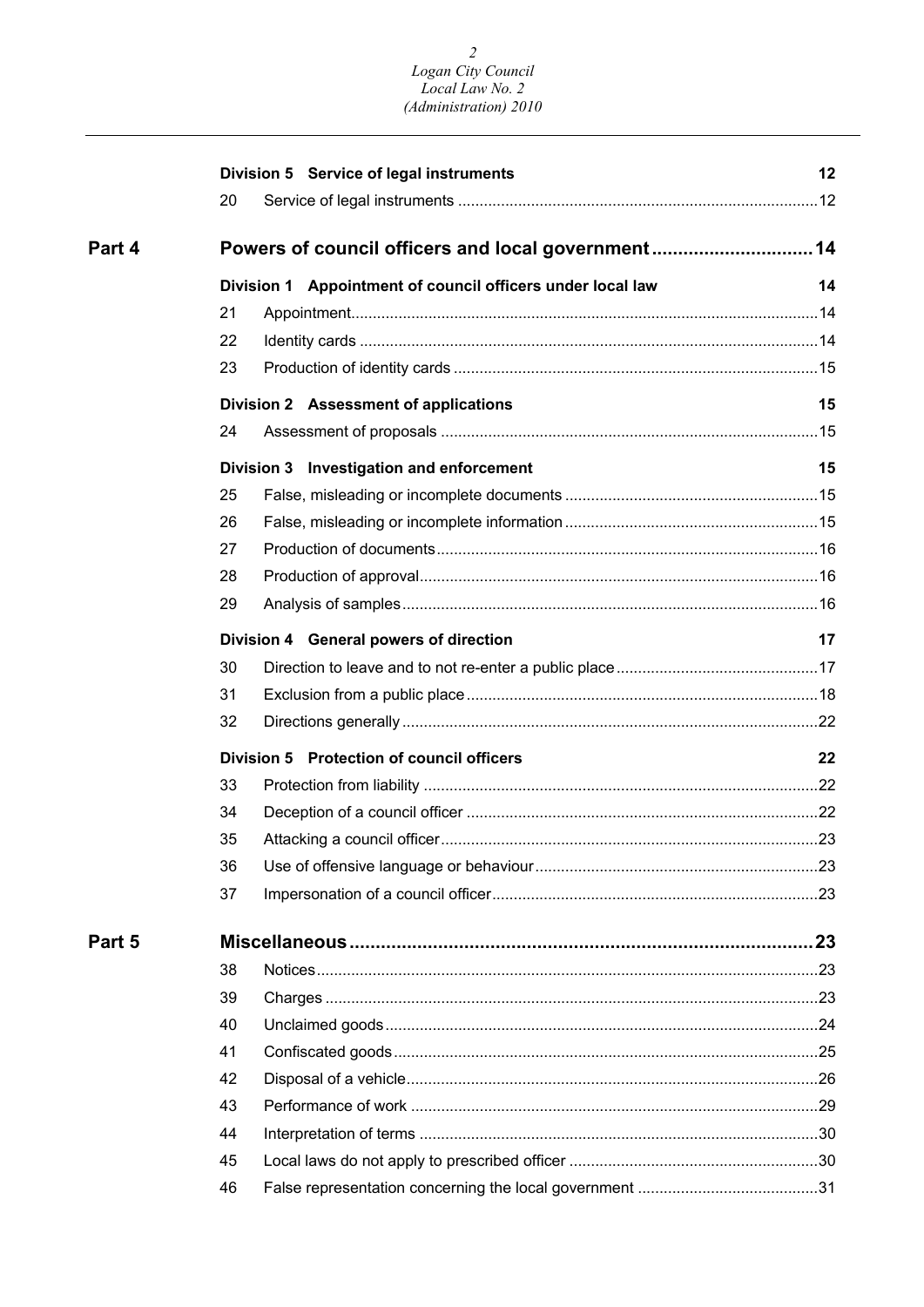## $\mathfrak{Z}$ Logan City Council<br>Local Law No. 2 (Administration) 2010

| Part 6          |    |                                                                              |    |
|-----------------|----|------------------------------------------------------------------------------|----|
|                 | 47 |                                                                              |    |
|                 | 48 |                                                                              |    |
|                 | 49 |                                                                              |    |
|                 | 50 |                                                                              |    |
| Part 7          |    |                                                                              |    |
|                 | 51 |                                                                              |    |
|                 | 52 | Executive officers must ensure the corporation complies with the local law32 |    |
| Part 8          |    |                                                                              |    |
|                 | 53 |                                                                              |    |
| <b>Schedule</b> |    |                                                                              |    |
| <b>Endnotes</b> |    |                                                                              | 40 |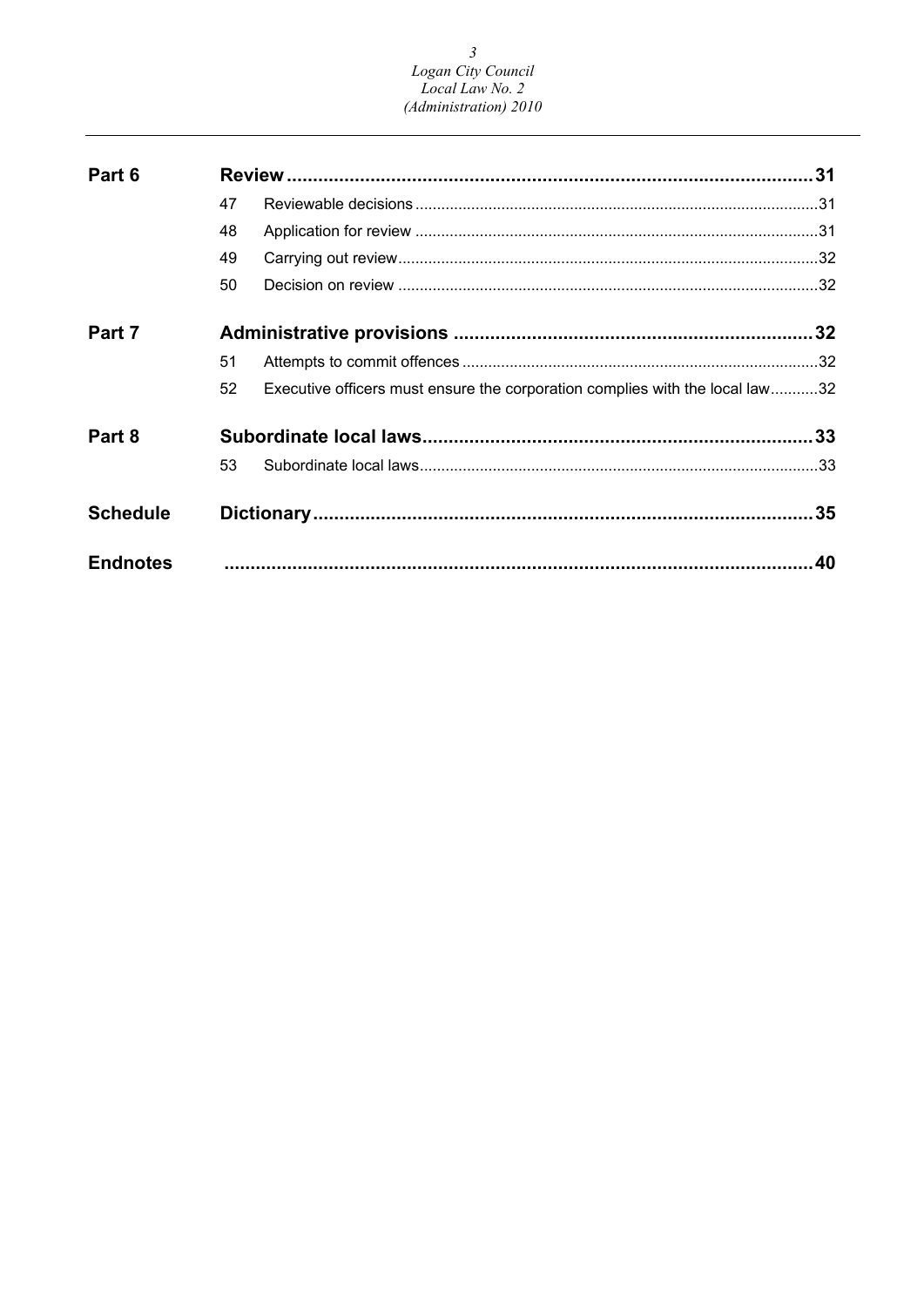## <span id="page-4-0"></span>**Logan City Council Local Law No. 2 (Administration) 2010**

## **Part 1** Preliminary

## **1 Short title**

This local law may be cited as *Local Law No. 2 (Administration) 2010*.

## **2 Object**

The object of this local law is to provide a legal framework for the administration, implementation and enforcement of the local government's local laws and subordinate local laws.

## **3 Definitions—the dictionary**

The dictionary in the Schedule (Dictionary) defines particular words used in this local law.

## **4 Application of local law**

- (1) This local law applies to—
	- (a) *Local Law No. 3 (Libraries) 2003*, and its subordinate local laws;
	- (b) *Local Law No. 4 (Animal Management) 2002,* and its subordinate local laws;
	- (c) *Local Law No. 5 (Parks, Jetties and Boat Ramps) 2011*, and its subordinate local laws;
	- (d) *Local Law No. 6 (Smoke Free Places) 2015*, and its subordinate local laws;
	- (e) *Local Law No. 7 (Parking) 2003*, and its subordinate local laws;
	- (f) *Local Law No. 8 (Waste Management) 2018,* and its subordinate local laws;
	- (g) *Local Law No. 9 (Licensing) 1999*, and it subordinate local laws;
	- (h) *Local Law No. 10 (Public Health) 1999*, and its subordinate local laws;
	- (i) *Local Law No. 11 (Roads) 1999*, and its subordinate local laws;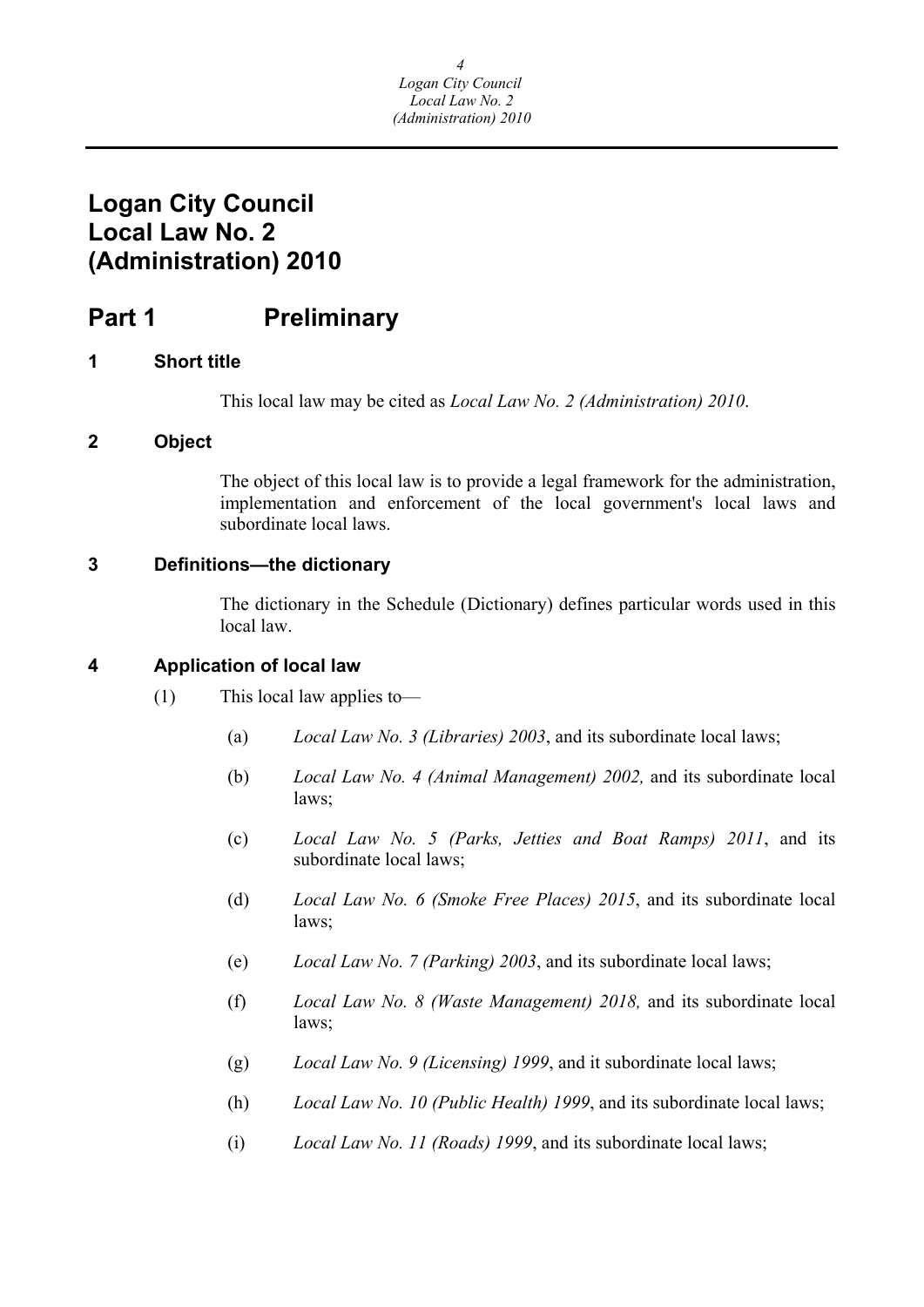- <span id="page-5-0"></span>(j) *Local Law No. 12 (Council Property and Other Public Places) 2003*, and its subordinate local laws;
- (k) *Local Law No. 13 (On-Site Sewerage Facilities Operation and Servicing) 2012*, and its subordinate local laws; and
- (l) *Local Law No 14 (Cemeteries) 2011,* and its subordinate local laws.
- (2) This local law does not apply to a State-controlled road unless the chief executive of the department which administers Chapter 6 (Road Transport Infrastructure) of the *Transport Infrastructure Act 1994* has given written approval to the local government to exercise all or any of the powers under this local law in respect of the State-controlled road.

## **Part 2 Applications and approvals**

## **5 Requirements of an application**

- (1) An application for approval of a proposal must be made in the prescribed form.
- (2) The application must be accompanied by—
	- (a) the prescribed fee; and
	- (b) information, documents and materials required under the relevant local law; and
	- (c) such further information, documents or materials required by the local government or specified in a subordinate local law.
- (3) The local government may waive the requirements of section 5 (Requirements of an application) of this local law—
	- (a) in an emergency; or
	- (b) if there are special reasons for dispensing with the requirement; or
	- (c) in the circumstances specified in a subordinate local law.

## **6 Determination of an approval**

- (1) If a local government has power under a local law to approve an application, the local government may—
	- (a) approve the application unconditionally; or
	- (b) approve the application subject to conditions; or
	- (c) refuse to approve the application.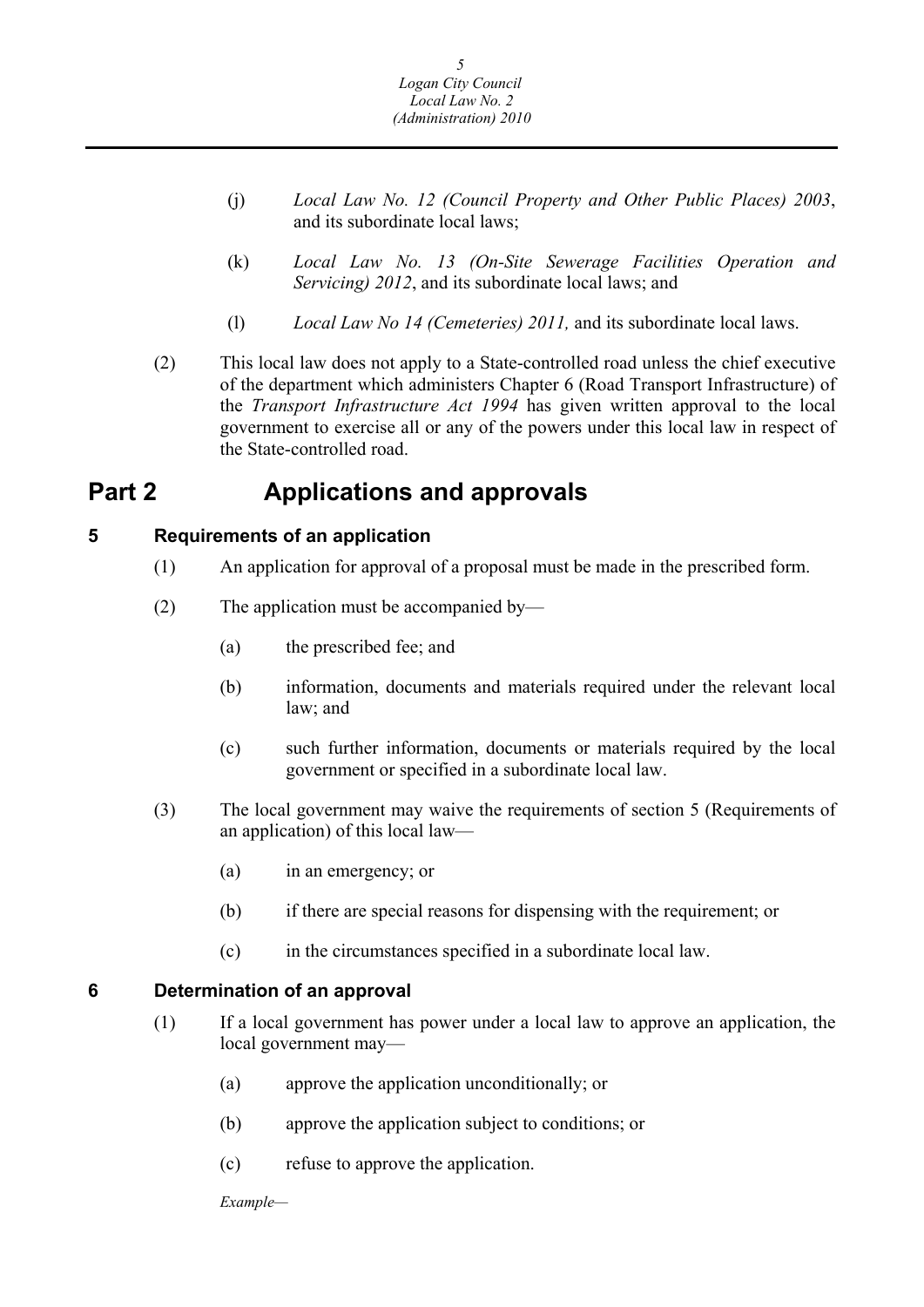<span id="page-6-0"></span>If a proposal for which the local government's approval is required may result in damage to property, the local government may, as a condition of giving its approval, require the applicant to give reasonable security (which may include a deposit of money, a guarantee or an insurance bond) to ensure that the damage is made good.

(2) However, the local government's powers are subject to the provisions of the local law and any relevant subordinate local law, and the local government must, in deciding how to exercise its power, have regard to the criteria stated in the relevant local law or subordinate local law.

## **7 Proposals requiring multiple approvals**

- (1) If a proposal involves multiple approvals the local government must, if practicable, deal with the subjects on which its approval is required together.
- (2) If the local government decides that an application should be refused on a particular aspect of a proposal for which multiple approvals are required, it may refuse other applications required for the proposal even though other aspects of the proposal for which approval is required may be acceptable to the local government.

## **8 Certification of specified matters**

- (1) A local law may provide that a specified matter is subject to certification by a person specified by the local government.
- (2) If a local law provides that a matter is subject to certification by a person specified by the local government, the local government may accept the certificate from a person with recognised qualifications in the relevant field as evidence that—
	- (a) a proposal complies with the requirements of the local law; or
	- (b) a proposal for which approval has been given by the local law has been carried out in accordance with the requirements of the local law.

#### *Example—*

 $\overline{a}$ 

 A local law might provide that a proposal to carry out blasting operations may be approved by the local government if it complies with specified technical requirements. In this case, the local government would, if compliance were made subject to certification by a person specified by the local government, be entitled to accept the certificate from a person with recognised qualifications in blasting operations as evidence that the proposal complies with the specified requirements.

## **9 Power to change the conditions of an approval**

(1) The local government may amend a condition on which its approval has been given under a local law if the amendment is necessary to  $\frac{1}{2}$ 

<sup>&</sup>lt;sup>1</sup> A change to the conditions of an approval includes a change by omission, substitution or addition (see section 36 (Meaning of commonly used words and expressions) of the *Acts Interpretation Act 1954*).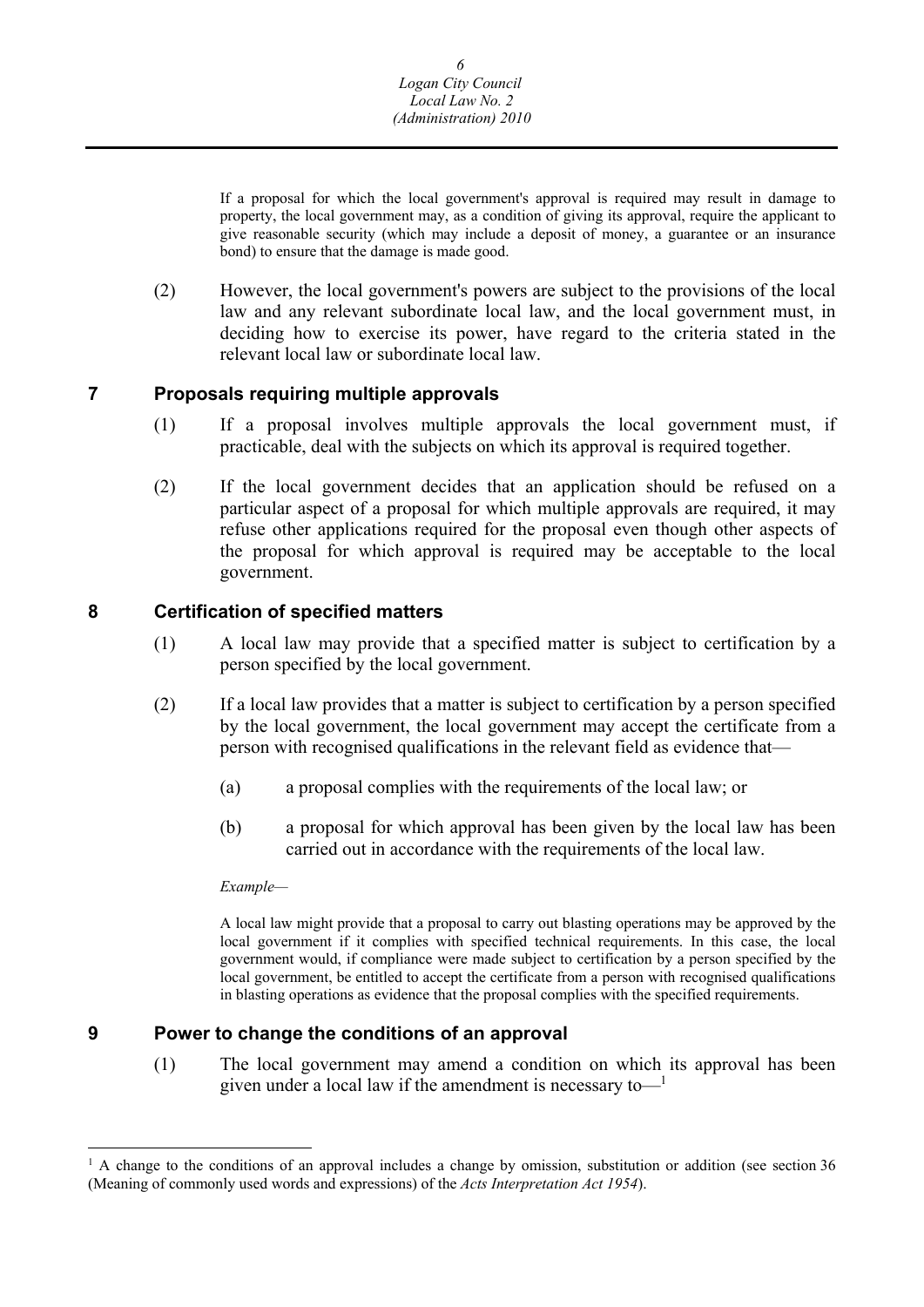- <span id="page-7-0"></span>(a) prevent harm to human health or safety or personal injury; or
- (b) prevent property damage or a loss of amenity; or
- (c) prevent environmental harm or environmental nuisance; or
- (d) prevent a nuisance; or
- (e) ensure that the proposal complies with the Local Government Acts and local laws that regulate the proposal.
- (2) This section does not limit the power a local government may have apart from this section to amend a condition of an approval.

#### **10 Cancellation or suspension of approvals**

- (1) A local government may cancel or suspend an approval—
	- (a) in the circumstances specified in section 9 (Power to change the conditions of an approval) of this local law; or
	- (b) for contravention of a condition of the approval.
- (2) A power given under a local law to cancel an approval includes a power to suspend the approval for a period determined by the local government.

#### **11 Records of approvals**

The local government must maintain a record of an approval given under a local law.

## **12 Fraud and unlawful possession of an approval**

- (1) A person shall not—
	- (a) in any application, notice or other document made or given to the local government or to an authorised person make a statement that to the person's knowledge is false; or
	- (b) by a false statement or representation obtain or attempt to obtain an approval; or
	- (c) furnish any information that to the person's knowledge is false or misleading with respect to particulars required to be furnished in connection with an application for an approval; or
	- (d) forge (within the meaning of the *Criminal Code*) an approval.

Maximum penalty for subsection  $(1) - 165$  penalty units.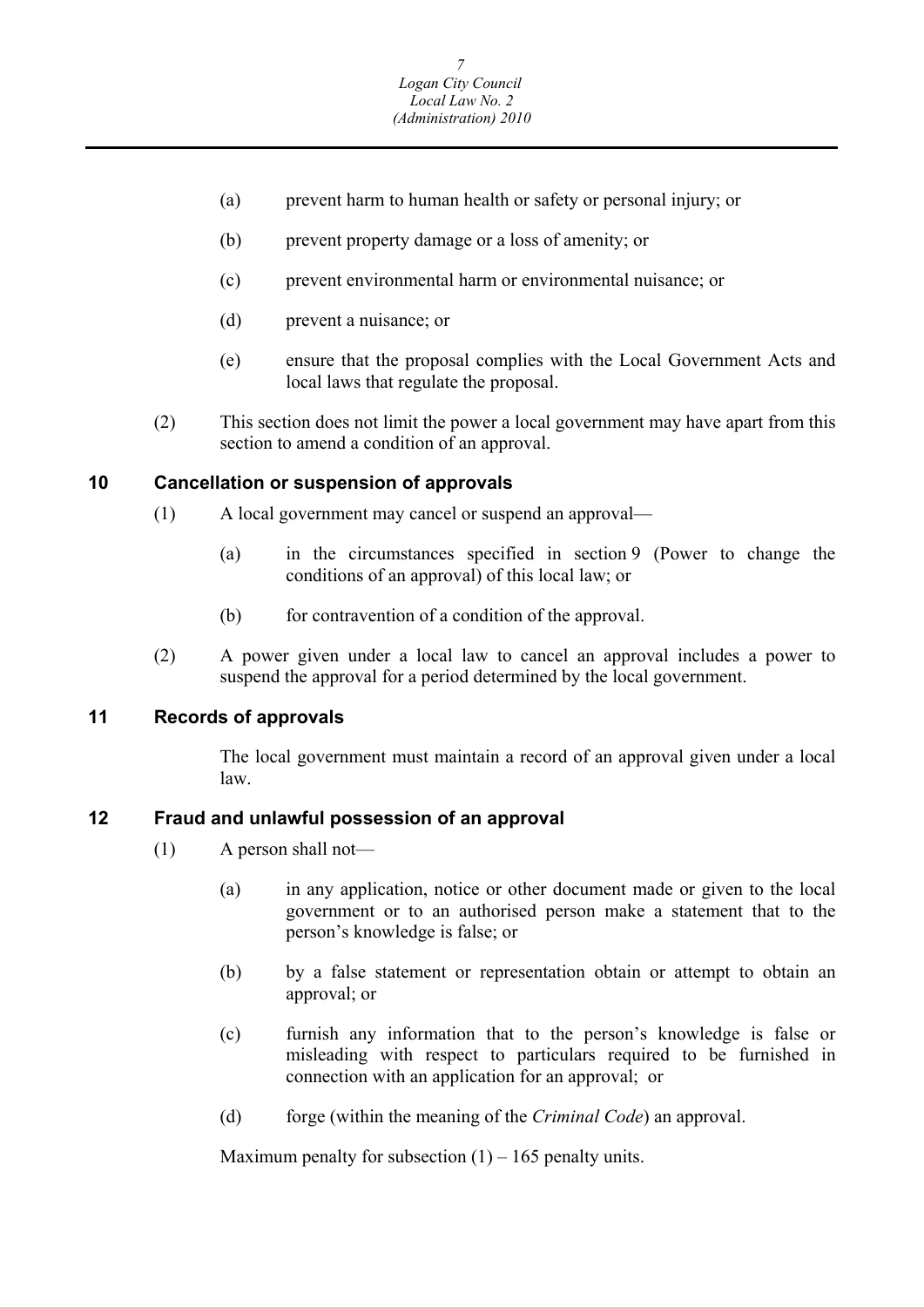- (2) A person shall not have in the person's possession (without reasonable cause for so doing)—
	- (a) any article resembling an approval and calculated to deceive; or
	- (b) any document that was formerly an approval but that is void, cancelled, surrendered or expired.

Maximum penalty for subsection  $(2) - 165$  penalty units.

- (3) A person shall not—
	- (a) use an approval unless it is an approval duly issued to the person; or
	- (b) lend an approval duly issued to the person to another person for use by that other person; or
	- (c) permit or suffer to be used by another person an approval duly issued to that person.

Maximum penalty for subsection  $(3) - 165$  penalty units.

(4) Unless authorised by or under this local law a person shall not make or cause, permit or allow to be made any endorsement (other than the person's signature) or any addition or alteration or erasure whatsoever on or from any approval.

Maximum penalty for subsection  $(4) - 165$  penalty units.

(5) An approval in respect to which any act or attempted act referred to in this section has been done shall be null and void.

## **Part 3 Legal proceedings**

## **Division 1 Evidentiary Aids**

#### **13 Evidentiary provisions**

- (1) The appointment of an authorised person or the authority of an authorised person to do an act under a local law must be presumed unless a party, by reasonable notice to the local government, requires proof of these matters.
- (2) A signature purporting to be the signature of the chief executive officer or an authorised person is evidence of the signature it purports to be.
- (3) A certificate purporting to be signed by the chief executive officer stating that a stated person is or was an authorised person at a time, or during a stated period, is evidence of the matter stated in the certificate.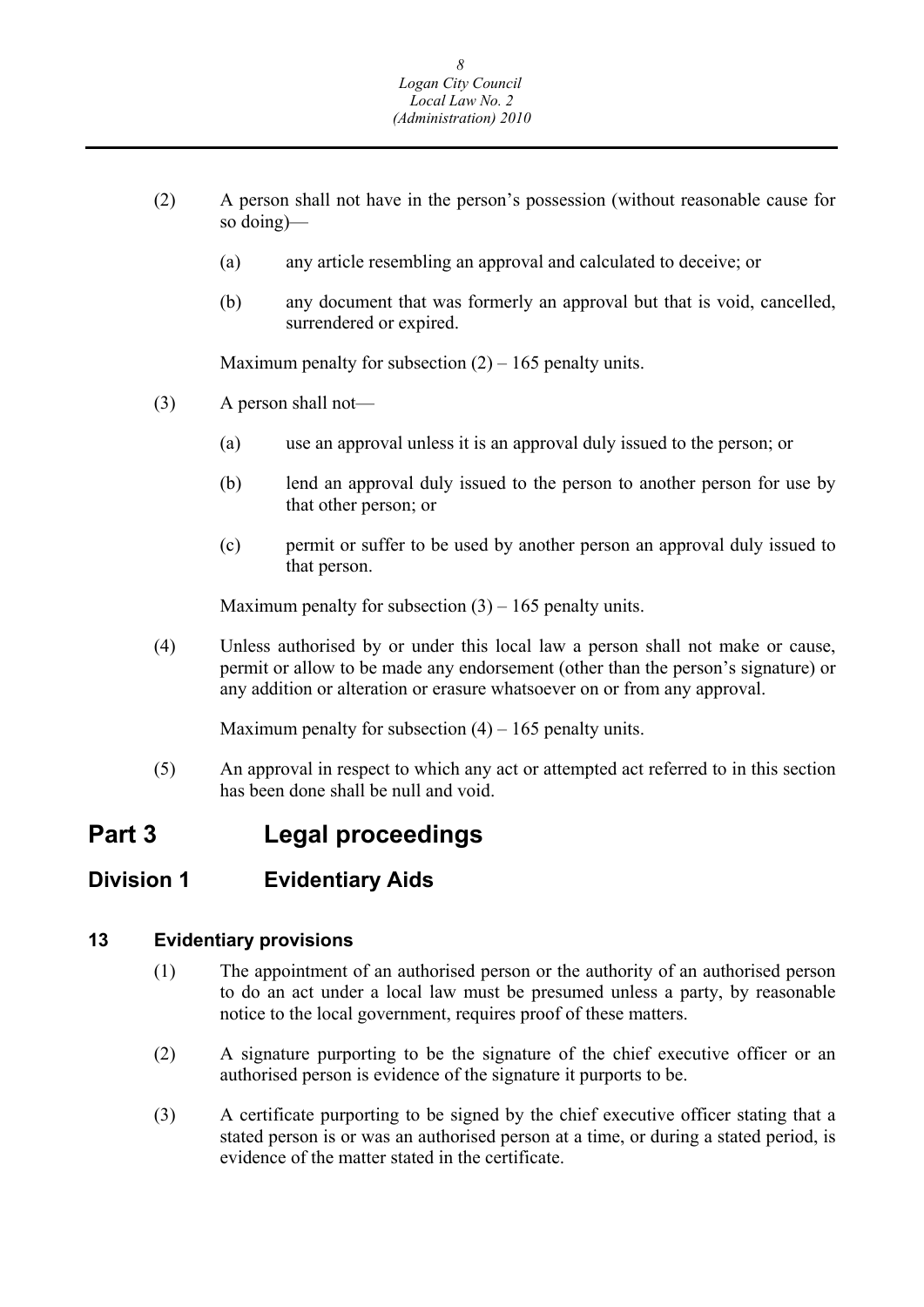- (4) A certificate purporting to be signed by the chief executive officer stating any of the following matters is evidence of the matter—
	- (a) a stated document is an appointment or a copy of an appointment; or
	- (b) a stated document is a copy of a notice, direction, decision, order, approval or other instrument issued or given under a local law; and
	- (c) on a stated day, or during a stated period, a stated person was or was not the holder of an approval or other instrument issued or given under a local law; and
	- (d) an approval or other instrument—
		- (i) was or was not issued or given for a stated term; or
		- (ii) was or was not in force on a stated day or during a stated period; or
		- (iii) was or was not subject to a stated condition; and
	- (e) on a stated day, an approval was suspended for a stated period or cancelled; and
	- (f) on a stated day, the conditions of an approval were changed; and
	- (g) on a stated day, a stated person was given a stated notice, direction or order under a local law; and
	- (h) a stated document is a copy of a part of a register kept under a local law; and
	- (i) a stated amount is payable under a local law by a stated person and has not been paid; and
	- (j) that a stated method of storage, preservation, handling or transportation of a sample taken under a local law has not materially affected the attributes of the sample; and
	- (k) another matter specified in a subordinate local law.
- (5) In a complaint starting a proceeding, a statement that the matter of the complaint came to the complainant's knowledge on a stated day is evidence of the matter.
- (6) A certificate purporting to be signed by an analyst stating any of the following matters is evidence of the matter—
	- (a) the analyst received from a stated person the sample mentioned in the certificate; and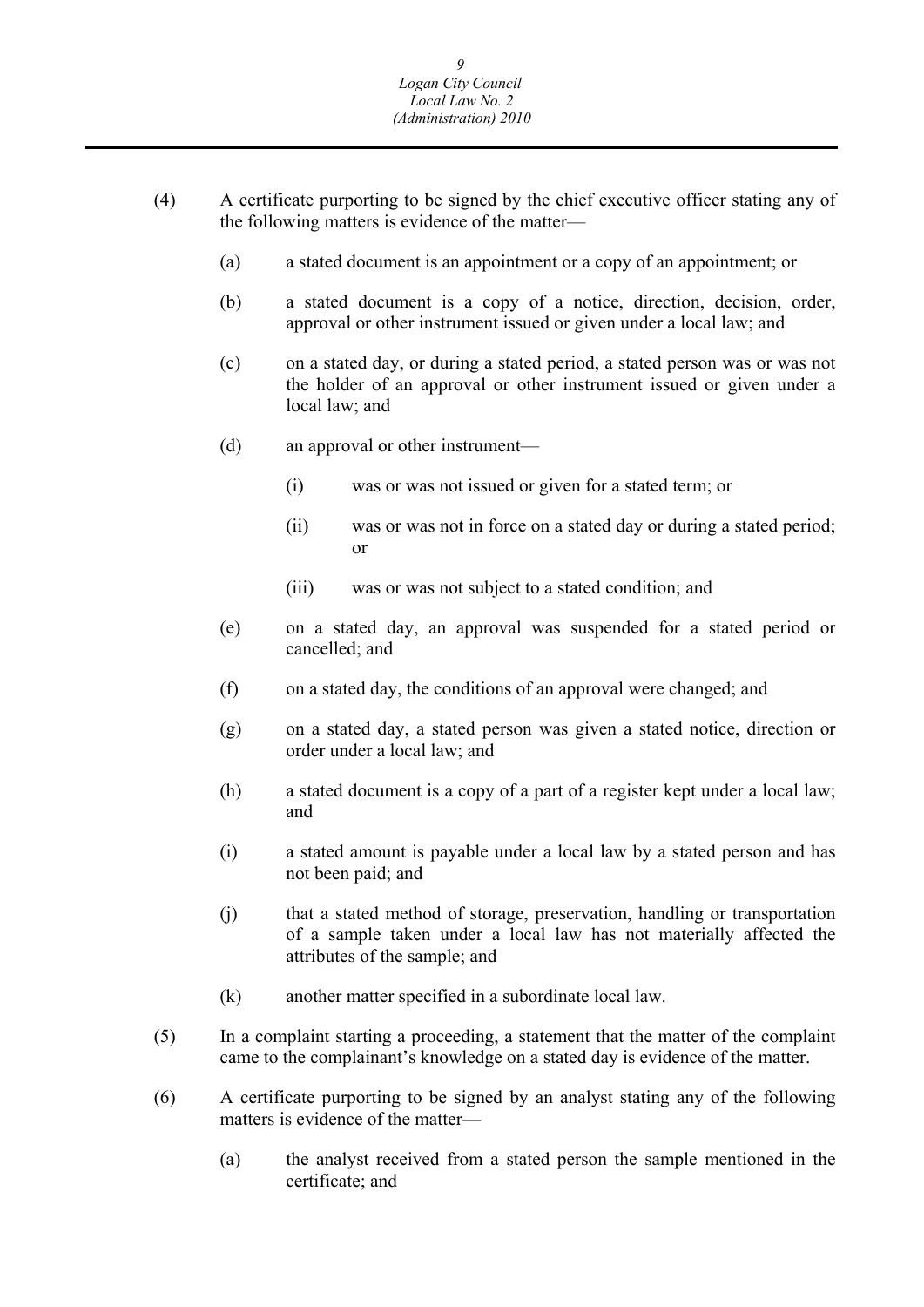- <span id="page-10-0"></span>(b) the analyst analysed the sample on a stated day and at a stated place; and
- (c) the results of the analysis and the interpretation of the analysis results.
- (7) Any instrument, equipment or installation that is used by an authorised person or an analyst is taken to be accurate and precise in the absence of evidence to the contrary.
- (8) In a proceeding in which the local government applies to recover the costs and expenses incurred by it, a certificate by the chief executive officer stating that stated costs and expenses were incurred and the way and purpose for which they were incurred is evidence of the matters stated.
- (9) In a proceeding for an offence against a local law, proof of any exemption from any provision of a local law shall be upon the person who seeks to rely on the exemption.
- (10) In a proceeding for an offence against a local law, where the age of any person is material, the court may decide upon its own view and judgment, whether any person charged or present before it has or has not attained any prescribed age, but nothing herein shall be construed to prevent the age of that person being proven.

### **14 Responsibility for acts or omissions of representatives**

- (1) If in a proceeding for an offence against a local law it is relevant to prove a person's state of mind about a particular act or omission, it is enough to show—
	- (a) the act was done or omitted to be done by a representative of the person within the scope of the representative's actual or apparent authority; and
	- (b) the representative had the state of mind.
- (2) An act done or omitted to be done for a person by a representative of the person within the scope of the representative's actual or apparent authority is taken in a proceeding for an offence against a local law to have been done or omitted to be done also by the person unless the person proves the person could not, by the exercise of reasonable diligence, have prevented the act or omission.

## **15 Joint and several liability**

- (1) If a local law imposes a liability on an owner of property, or a person engaged in a particular activity, and 2 or more persons are the owners of the relevant property, or are jointly engaged in the relevant activity, the liability is joint and several.
- (2) This section applies both to civil liabilities and liabilities enforced by summary proceedings under the *Justices Act 1886*.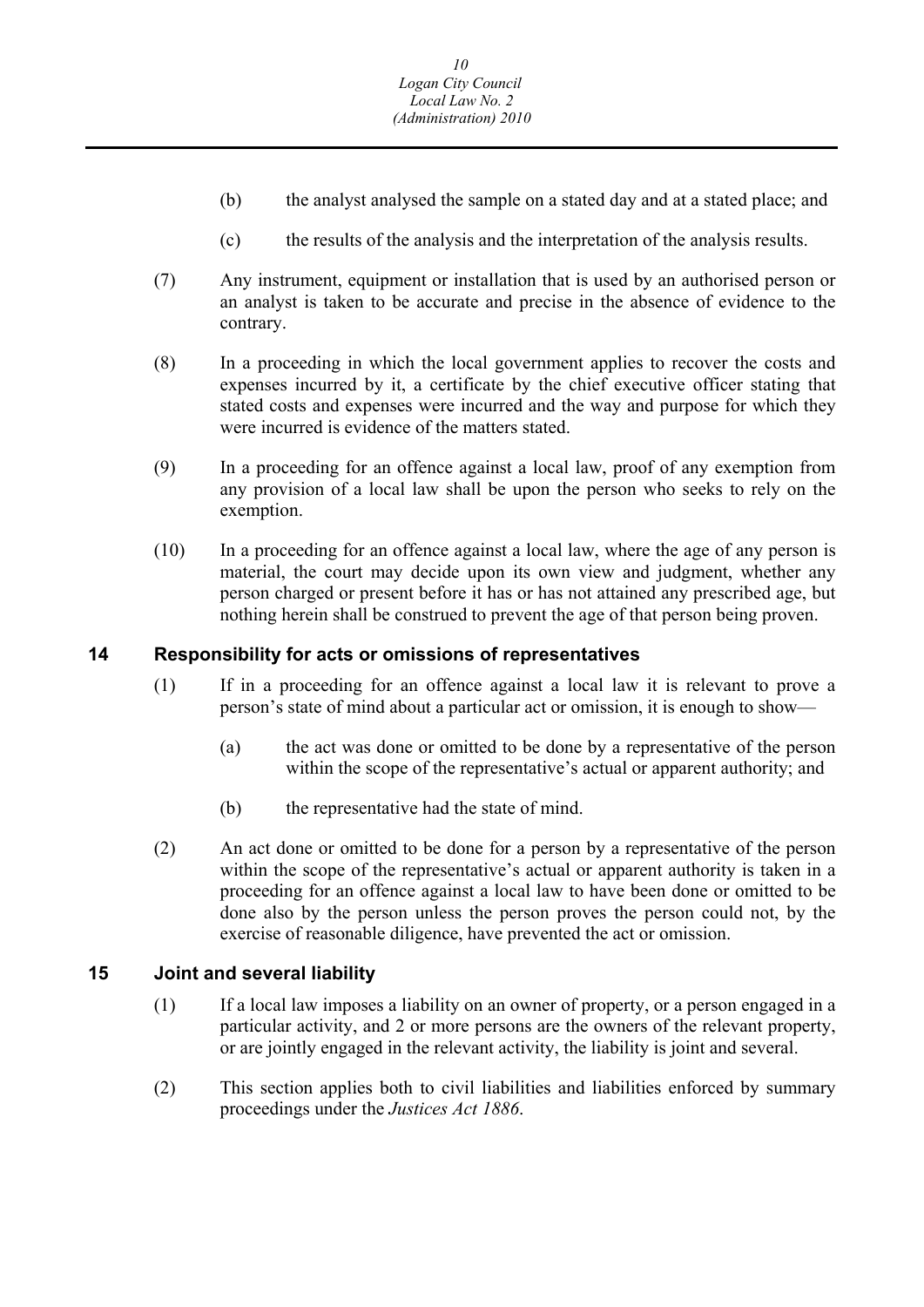## <span id="page-11-0"></span>**Division 2 Defences**

### **16 Defence**

It is a defence to any breach or non-compliance of any provision contained in a local law if a person has a lawful excuse or defence.

*Example***—** 

It is a defence to any breach or non-compliance of any provision contained in a local law if a person was not criminally responsible in accordance with Chapter 5 (Criminal Responsibility) of the Criminal Code.

## **17 General defence of owners**

If a local law makes the owner of property guilty of an offence if a particular act or omission happens with respect to the property it is a defence for the owner of the property to prove that—

- (a) the act or omission happened without the owner's knowledge or consent; and
- (b) the owner could not, by reasonable diligence, have prevented the act or omission.

## **Division 3 Rewards**

## **18 Rewards**

- (1) The local government may, by public notice, offer a reward for information leading to the conviction of a person for—
	- (a) an offence involving damage to, or theft of, property of the local government or under the local government's control; or
	- (b) an offence against a local law.
- (2) The amount of the reward, and the conditions on which it is payable, must be decided by the local government.

## **Division 4 Costs**

## **19 Recovery of costs of investigation**

(1) The court may order a person to pay to the local government the reasonable costs and expenses incurred by the local government in conducting an investigation of an offence under a local law, if—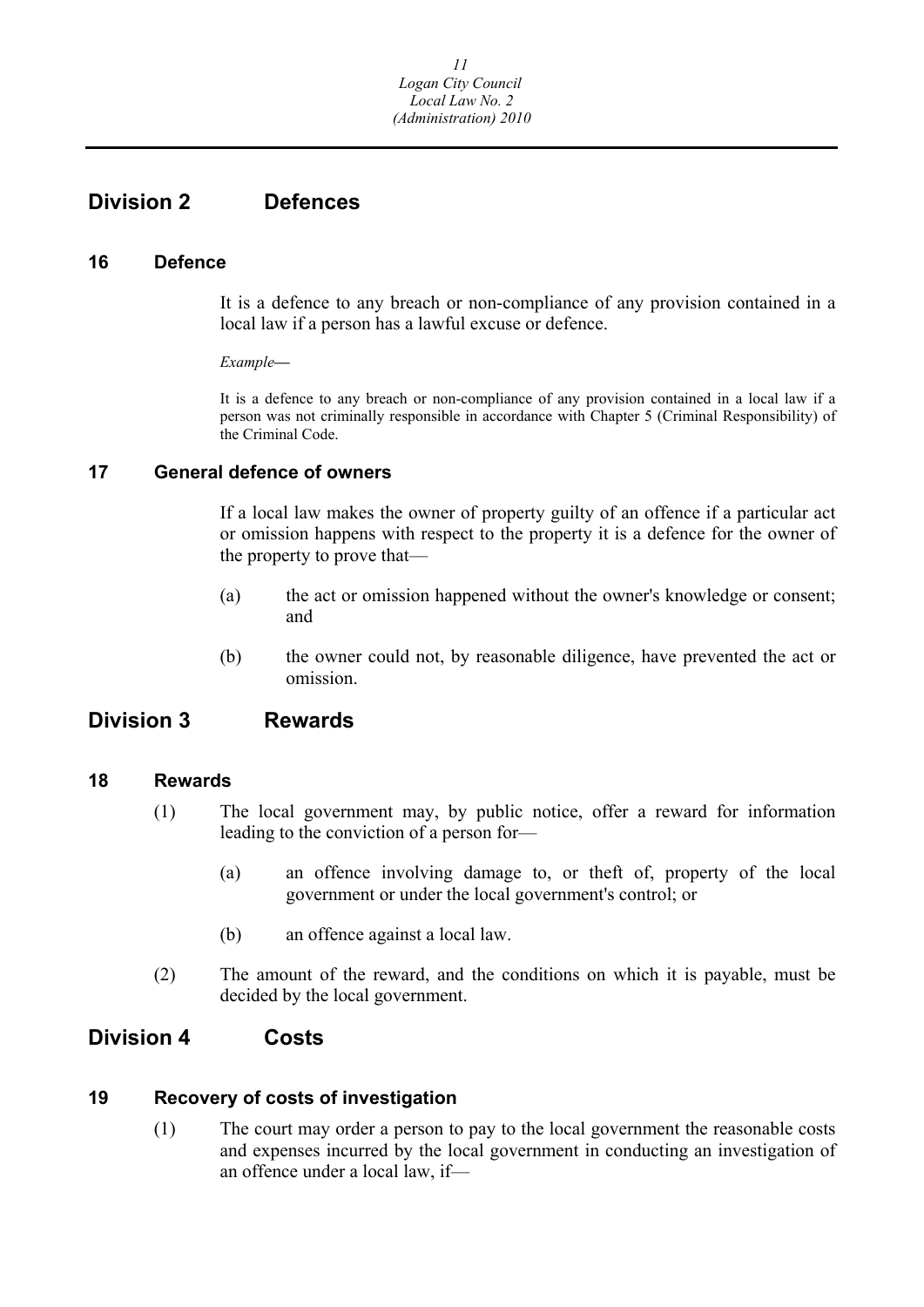- <span id="page-12-0"></span>(a) the person is convicted of an offence against a local law; and
- (b) the court convicting the person finds the local government has reasonably incurred costs and expenses in taking a sample or conducting an inspection, test, measurement or analysis during the investigation of the offence; and
- (c) the local government applies for an order against the person for the payment of the costs and expenses; and
- (d) the court is satisfied it would be just to make the order in the circumstances of the particular case.
- (2) This section does not limit the court's powers under the *Penalties and Sentences Act 1992* or another law.

## **Division 5 Service of legal instruments**

#### **20 Service of legal instruments**

- (1) The local government may give or serve a legal instrument to or upon—
	- (a) a person by—
		- (i) delivering the legal instrument to the person; or
		- (ii) leaving the legal instrument at the person's address for service; or
		- (iii) forwarding the legal instrument by post in a prepaid letter addressed to the person; or
		- (iv) forwarding the legal instrument by post in a registered letter addressed to such person at the person's address for service; or
	- (b) a person in that person's capacity as the owner or occupier of premises  $by-$ 
		- (i) delivering the legal instrument to the person; or
		- (ii) delivering a copy of the legal instrument to some person at the premises; or
		- (iii) fixing a copy of the legal instrument on some conspicuous part of the premises if there is no person on the premises to whom the legal instrument can be given or served; or
	- (c) a person in that person's capacity as the owner of property (other than premises) by—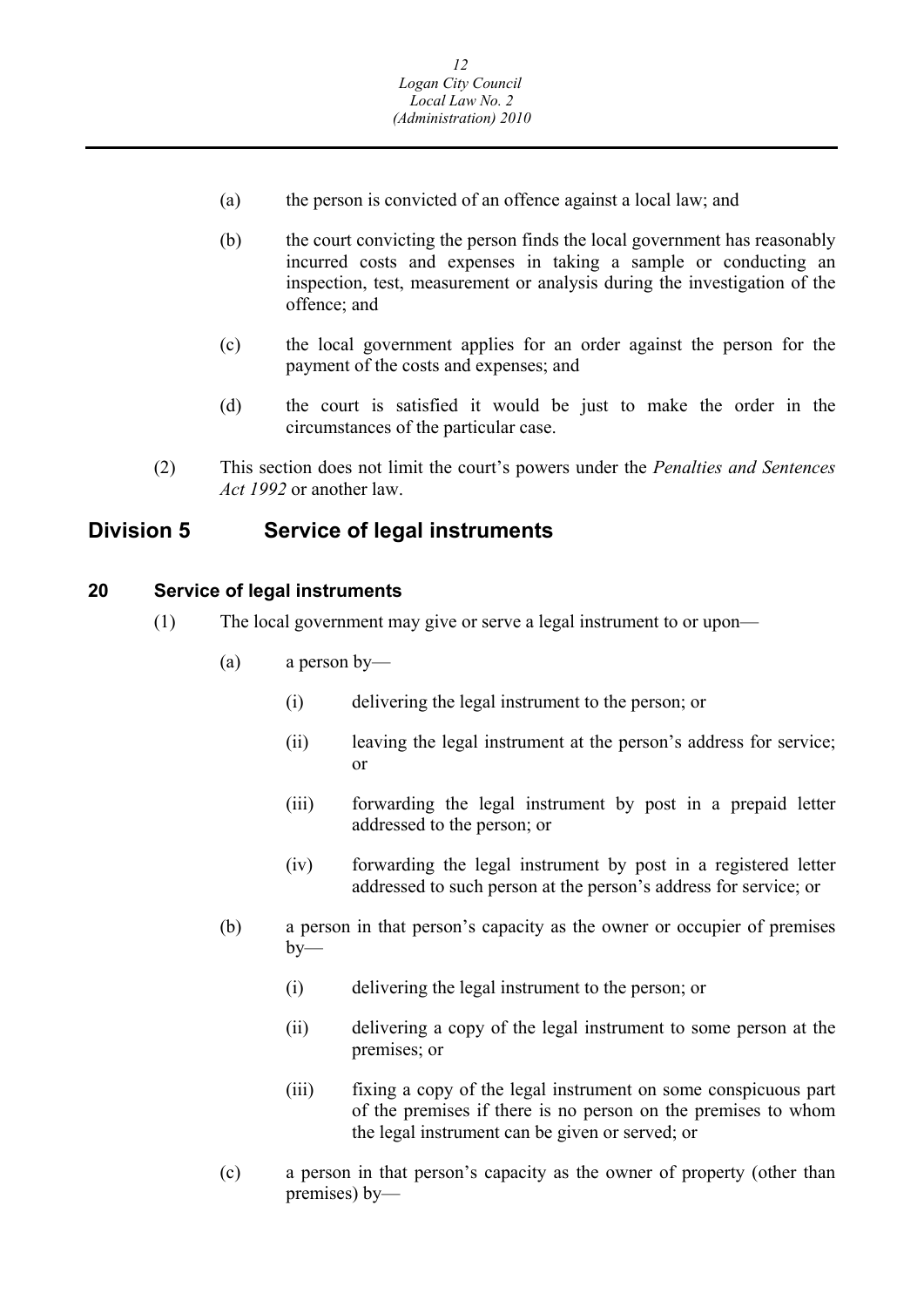- (i) delivering the legal instrument to the person; or
- (ii) delivering a copy of the legal instrument to some person who is in control of the property; or
- (iii) fixing a copy of the legal instrument on some conspicuous part of the property if there is no person in control of the property to whom the legal instrument can be given or served.
- (2) If the local government has given or served a legal instrument on a person pursuant to section 20(1) (Service of legal instruments) of this local law, it shall be sufficient proof that the legal instrument has been given or served to or upon the person, for an officer of the local government to—
	- (a) in the case of a legal instrument given or served to or upon a person pursuant to section  $20(1)(a)(iii)$  (Service of legal instruments) of this local law—
		- (i) produce a copy of the legal instrument; and
		- (ii) give oral testimony that the legal instrument was properly stamped and addressed and put into the post; and
	- (b) in the case of a legal instrument given or served to or upon a person pursuant to section  $20(1)(a)(iv)$  (Service of legal instruments) of this local law—
		- (i) produce a receipt purporting to be the registered receipt of the registered letter; and
		- (ii) give oral testimony as to the contents of the registered letter; and
	- (c) in all other cases—
		- (i) produce a copy of the legal instrument; and
		- (ii) give oral testimony as to the manner in which the legal instrument was given or served to or upon the person.
- (3) A legal instrument shall be deemed to have been properly given or served to or upon the owner or occupier of property if—
	- (a) the legal instrument is required to be given or served to or upon the owner or occupier of the property; and
	- (b) the name of the owner or occupier of the property is not known; and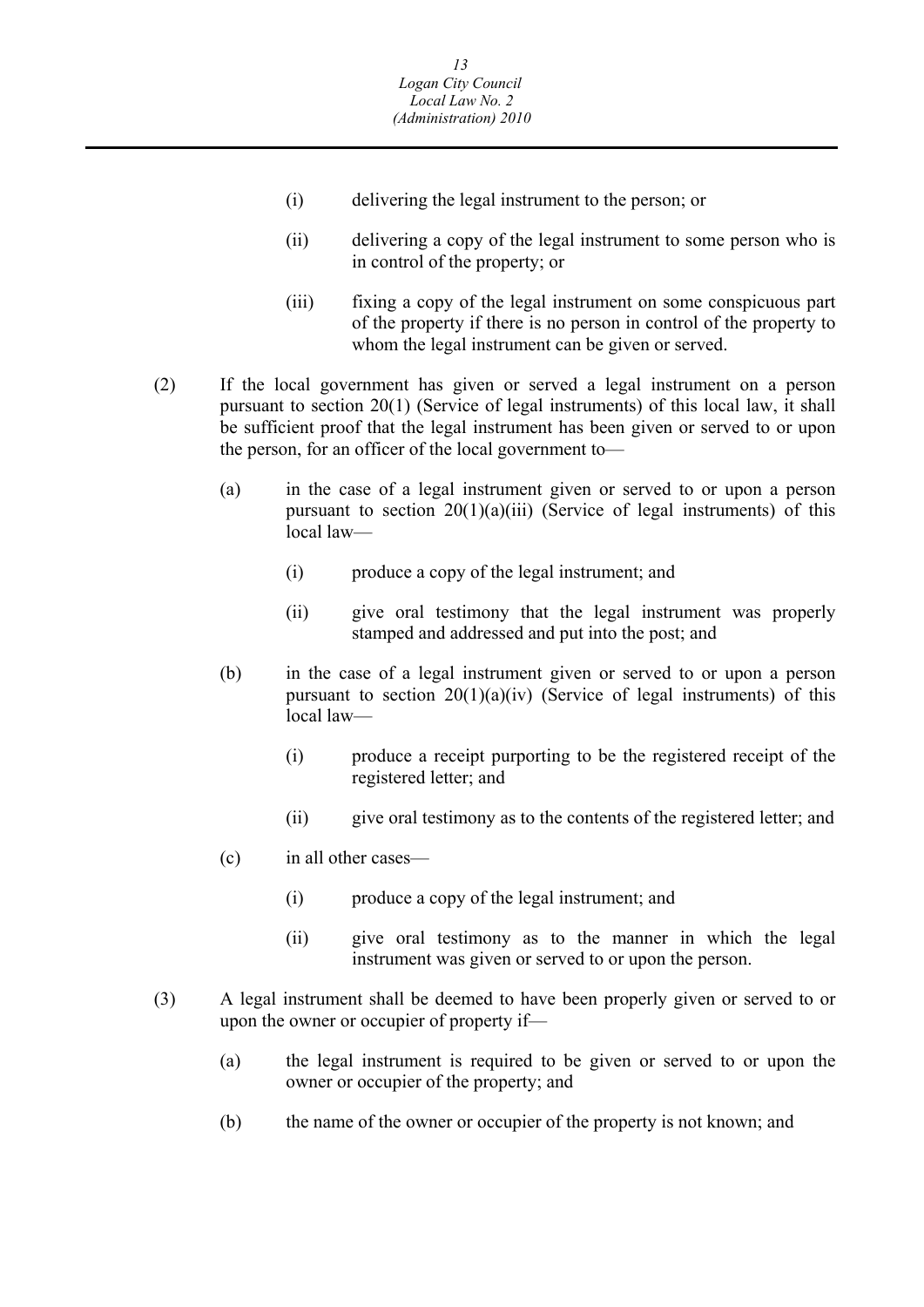- (c) the legal instrument is addressed to the owner or occupier of the property by the description of the "owner" or "occupier" of the property in question (naming them) and without further name or description; and
- (d) the legal instrument is given or served to or upon the person in accordance with section 20(1) (Service of legal instruments) of this local law.
- (4) A legal instrument forwarded by post in a prepaid letter shall be deemed to have been given or served to or upon the person at the last moment of the day of which the same ought to be delivered at its destination in the ordinary course of the post.

## **Part 4 Powers of council officers and local government**

## **Division 1 Appointment of council officers under local law**

## **21 Appointment**

- (1) The local government may appoint a person to a position provided for under a local law where that person possesses or has access to a person with appropriate expertise or qualifications in respect of the powers to be exercised by a person in that position.
- (2) An appointment made by the local government may be general or subject to limitations stated in the appointment.

*Example—* 

A person may be authorised to exercise the powers of an authorised person under a particular local law but only in relation to a particular public place.

(3) A person appointed by the local government to a position provided for under a local law is authorised by the local government to exercise the powers attaching to that position under the local law unless otherwise stated in the appointment.

## **22 Identity cards**

- where an identity card must be given. (1) This section does not apply to the circumstances under a Local Government Act
- $\alpha$  The local government may issue an identity card to a person appointed to a position provided for under a local law.
- (3) A person must return any identity card and instrument of appointment to the local government as soon as practicable after the termination of their appointment.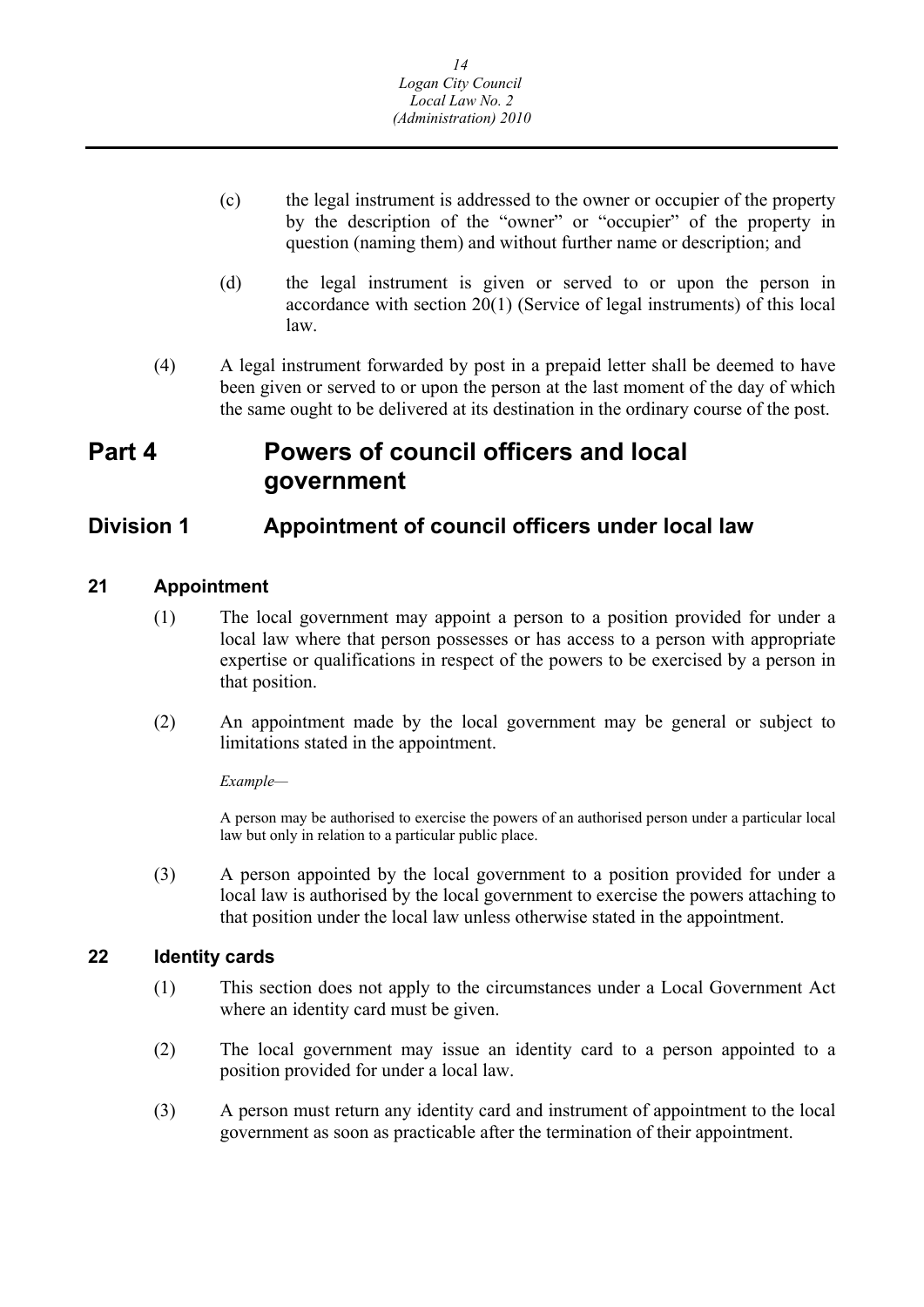## <span id="page-15-0"></span>**23 Production of identity cards**

- (1) A person exercising a power under a local law must produce for inspection their identity card at the first reasonable opportunity.
- (2) The production of an identity card shall be evidence of the appointment of that person.

## **Division 2 Assessment of applications**

## **24 Assessment of proposals**

Before the local government decides an application, an authorised person may—

- (1) inspect any premises, vehicle, equipment, animal, plant or thing to be involved in the proposal; and
- (2) measure, weigh, sample, test, photograph, videotape or otherwise examine anything that may be inspected.

## **Division 3 Investigation and enforcement**

## **25 False, misleading or incomplete documents**

(1) A person must not give to the local government or a council officer a document containing information that the person knows is false, misleading or incomplete in a material particular.

Maximum penalty for subsection  $(1) - 165$  penalty units.

- (2) Section 25(1) (False, misleading or incomplete documents) of this local law does not apply to a person who, when giving the document—
	- (a) informs the local government or a council officer of the extent to which the document is false, misleading or incomplete; and
	- (b) gives the correct information to the local government or a council officer if the person has, or can reasonably obtain, the correct information.
- (3) A complaint against a person for an offence against section 25(1) (False, misleading or incomplete documents) of this local law is sufficient if it states that the document was false, misleading or incomplete to the person's knowledge.

## **26 False, misleading or incomplete information**

- (1) A person must not—
	- (a) state anything to a local government or a council officer that the person knows is false, misleading or incomplete in a material particular; or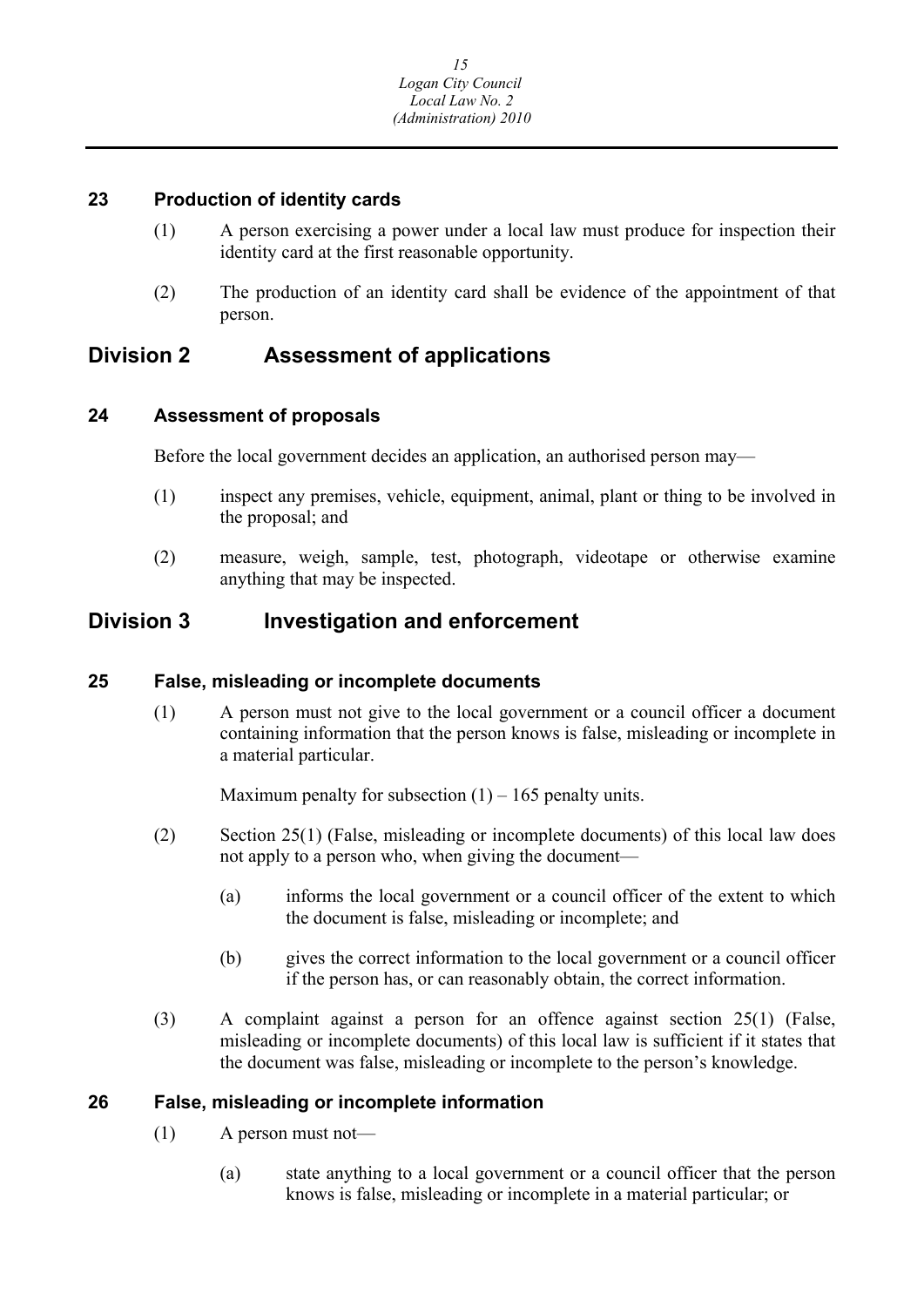<span id="page-16-0"></span>(b) omit from a statement made to a local government or a council officer anything without which the statement is, to the person's knowledge, false, misleading or incomplete in a material particular.

Maximum penalty for subsection  $(1) - 165$  penalty units.

(2) A complaint against a person for an offence against section  $26(1)(a)$  or (b) (False, misleading or incomplete information) of this local law is sufficient if it states that the statement made was false, misleading or incomplete to the person's knowledge.

#### **27 Production of documents**

A person who is required under a local law to produce a document must comply with the requirement, unless the person has a reasonable excuse for not complying with it.

Maximum penalty  $-50$  penalty units.

#### **28 Production of approval**

- (1) A council officer may ask a person apparently acting under an approval to produce the approval immediately for inspection.
- (2) The person must produce the approval, unless the person has a reasonable excuse for not producing it.

Maximum penalty for subsection  $(2)$  – 50 penalty units.

#### **29 Analysis of samples**

- (1) The local government may have a sample taken by a council officer under a local law analysed.
- (2) A person must not, with intent to adversely affect the analysis of a thing—
	- (a) tamper with the thing before a council officer takes a sample of the thing for analysis; or
	- (b) tamper with a sample of a thing after it is taken by a council officer for analysis.

Maximum penalty for subsection (2)– 50 penalty units.

- (3) If a particular method of analysis has been specified under a local law, the local government must follow the method.
- (4) The local government must obtain from the analyst a certificate or report stating the results of the analysis and the interpretation of the analysis results.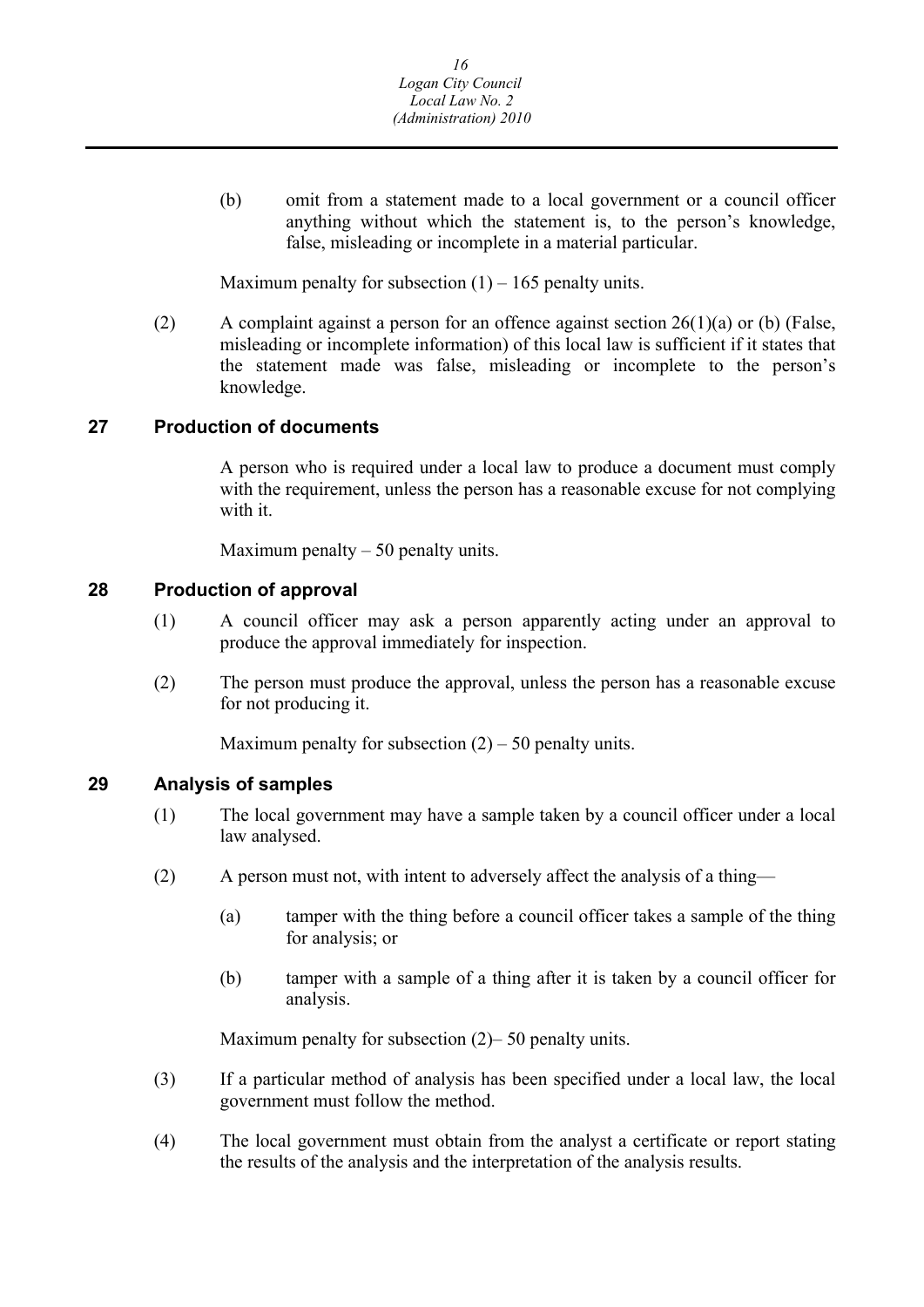## <span id="page-17-0"></span>**Division 4 General powers of direction**

#### **30 Direction to leave and to not re-enter a public place**

- (1) If a council officer reasonably believes a person on or at a public place (other than a road) is contravening or has contravened a provision of a local law, the council officer may direct the person either in writing or orally to do either or both of the following—
	- (a) leave the public place;
	- (b) not re-enter the public place for a period of—
		- (i) if the council officer reasonably believes that the contravention is of a serious nature—not more than 30 days; or
		- (ii) otherwise—not more than 3 days.
- (2) A direction to not re-enter under subsection (1)(b) may be given after the person has left the public place, whether pursuant to a direction to leave under subsection  $(1)(a)$  or not.

#### *Example for subsection (2)*—

If a person leaves a public place as a result of a direction by a police officer, a council officer may direct the person to not re-enter the public place pursuant to subsection (1)(b).

- (3) If the council officer is satisfied that the contravention is of a serious nature—
	- (a) the direction given to a person under subsection (1) may also direct the person to not enter one or more other public places (other than a road);
	- (b) the effect of subsection (8) is taken to include the cancellation of any approval held by the person in respect of the other public place(s); and
	- (c) the requirement in subsection (7) to not re-enter the public place is taken to include a requirement to not enter the other public place(s).
- (4) Sub-section (3) does not apply if the person given the direction is a child.
- (5) Without limiting subsection  $(1)(b)(i)$  or subsection  $(3)$ , a contravention is taken to be of a serious nature if—
	- (a) any of the circumstances in section 31(7) apply; or
	- (b) the person failed to comply with the direction to leave given pursuant to subsection  $(1)(a)$ .
- (6) A person given a direction under subsection (1)(a) must leave the public place immediately unless the person has a reasonable excuse.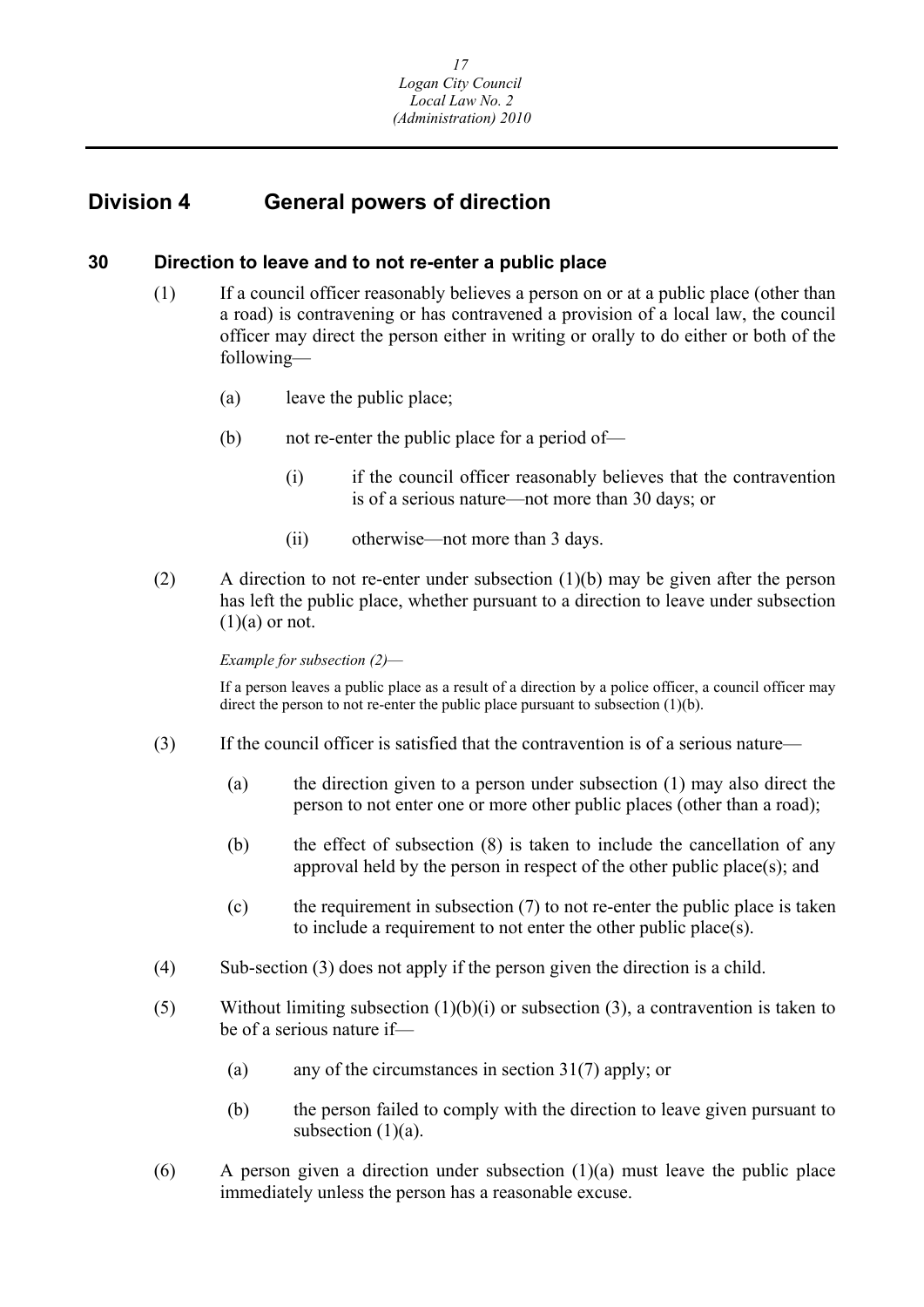Maximum penalty for subsection  $(6) - 50$  penalty units.

<span id="page-18-0"></span>(7) A person given a direction under subsection (1)(b) must comply with the direction unless the person has a reasonable excuse.

Maximum penalty for subsection  $(7)$  – 50 penalty units.

- (8) An approval in respect of the public place held by a person who is given a direction under subsection (1) is cancelled.
- (9) For this section, 'council officer' includes a manager within the meaning of *Subordinate Local Law No. 12.4 (Community and Major Venues)* and *Subordinate Local Law No. 12.8 (Aquatic Centres)*.
- (10) A direction under subsection (1)(b) may be given subject to such conditions the council officer considers appropriate, including about:
	- (a) the extent of the public place the person must not re-enter;
	- (b) re-entry for a specific purpose; or
	- (c) re-entry at the end of the period.
- $(11)$  If a direction under subsection  $(1)$  is given to a child, the council officer must, as soon as reasonably practicable, notify a parent or adult guardian of the child unless a parent or adult guardian cannot be found after reasonable inquiry.

*Note—* 

*The power of a council officer to give a direction pursuant to this section does not exclude or limit the exercise of any other powers in respect of a contravention of a local law.* 

#### **31 Exclusion from a public place**

- (1) Before giving a person an exclusion notice under subsection (4), the local government must give the person a proposed exclusion notice in writing (a *proposed exclusion notice*).
- (2) A proposed exclusion notice must state—
	- (a) the name of the person to be excluded;
	- (b) a description of the public place or places or part of a public place or places from which the person is proposed to be excluded;
	- (c) the grounds for the proposed exclusion;
	- (d) the proposed period of exclusion;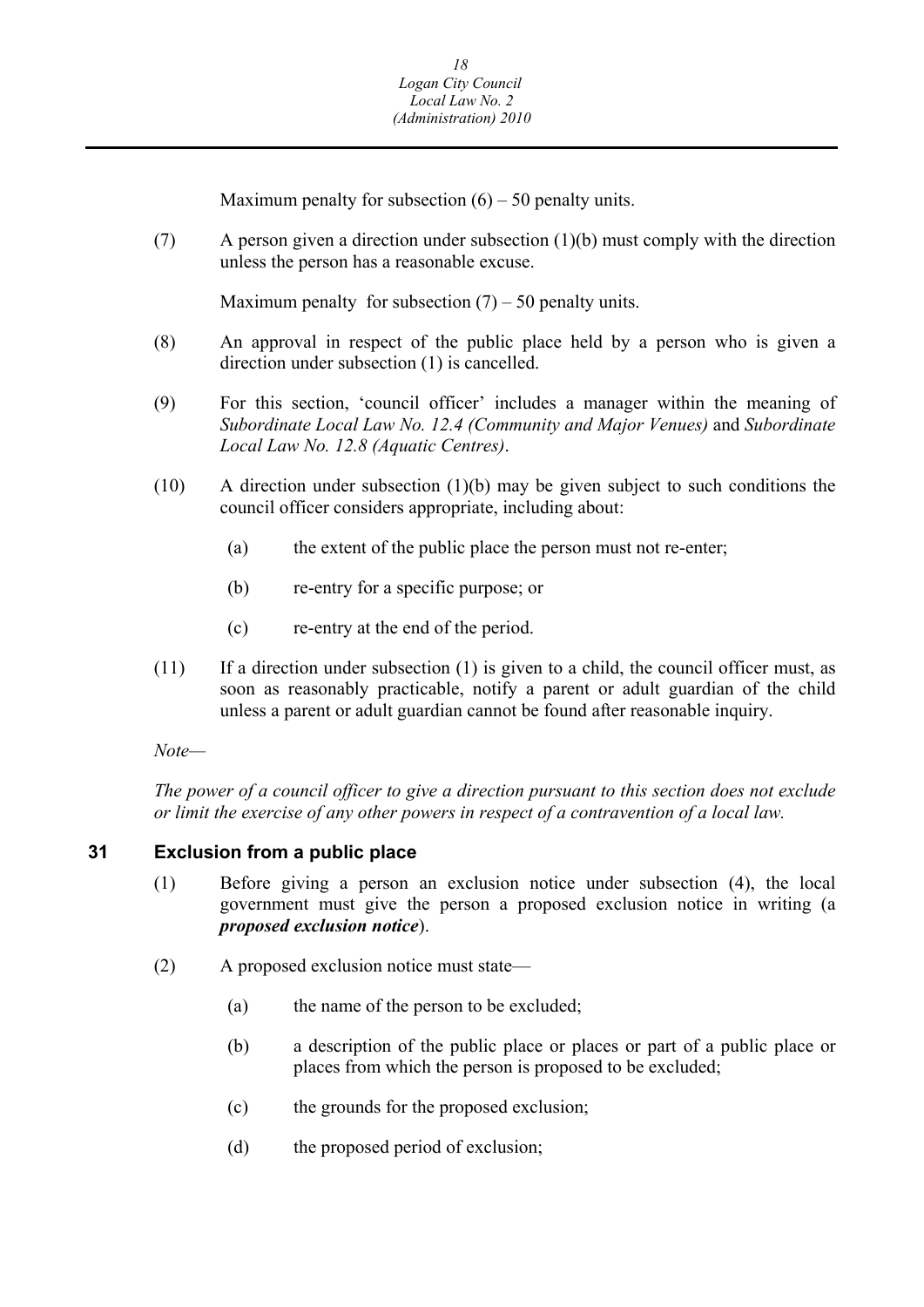- (e) that the person may make written representations to the local government about why the exclusion notice should not be given;
- (f) the time, at least 14 days after the written notice is given to the person, within which the person may make the written representations.
- (3) The local government must decide whether to give an exclusion notice within 14 days after the last day a person may make written representations.
- (4) Subject to subsection (5), the local government may give written notice excluding a person from a public place or places or part of a public place or places for a period of more than 30 days on such conditions as the local government considers appropriate (an *exclusion notice*).
- (5) The local government may give an exclusion notice only if—
	- (a) the local government reasonably believes a person has contravened a local law on or at a public place;
	- (b) the local government is satisfied the contravention is of a serious nature;
	- (c) the local government has given a proposed exclusion notice to the person;
	- (d) the local government has considered all written representations made by the person about the proposed exclusion within the period stated in the proposed exclusion notice;
	- (e) the local government is satisfied the exclusion is a reasonable means of ensuring—
		- (i) the protection of the public place or property at the public place; or
		- (ii) the safety of persons at the public place; or
		- (iii) the good order and management of the public place;
	- (f) if the person is a child—
		- (i) the period of exclusion is not more than 3 months;
		- (ii) the exclusion is from one public place only.
- (6) In determining whether an exclusion notice is a reasonable means under subsection  $(5)(e)$ , the local government may take into account the following—
	- (a) the nature and gravity of the person's contravention of a local law;
	- (b) the likely impact of the exclusion notice on—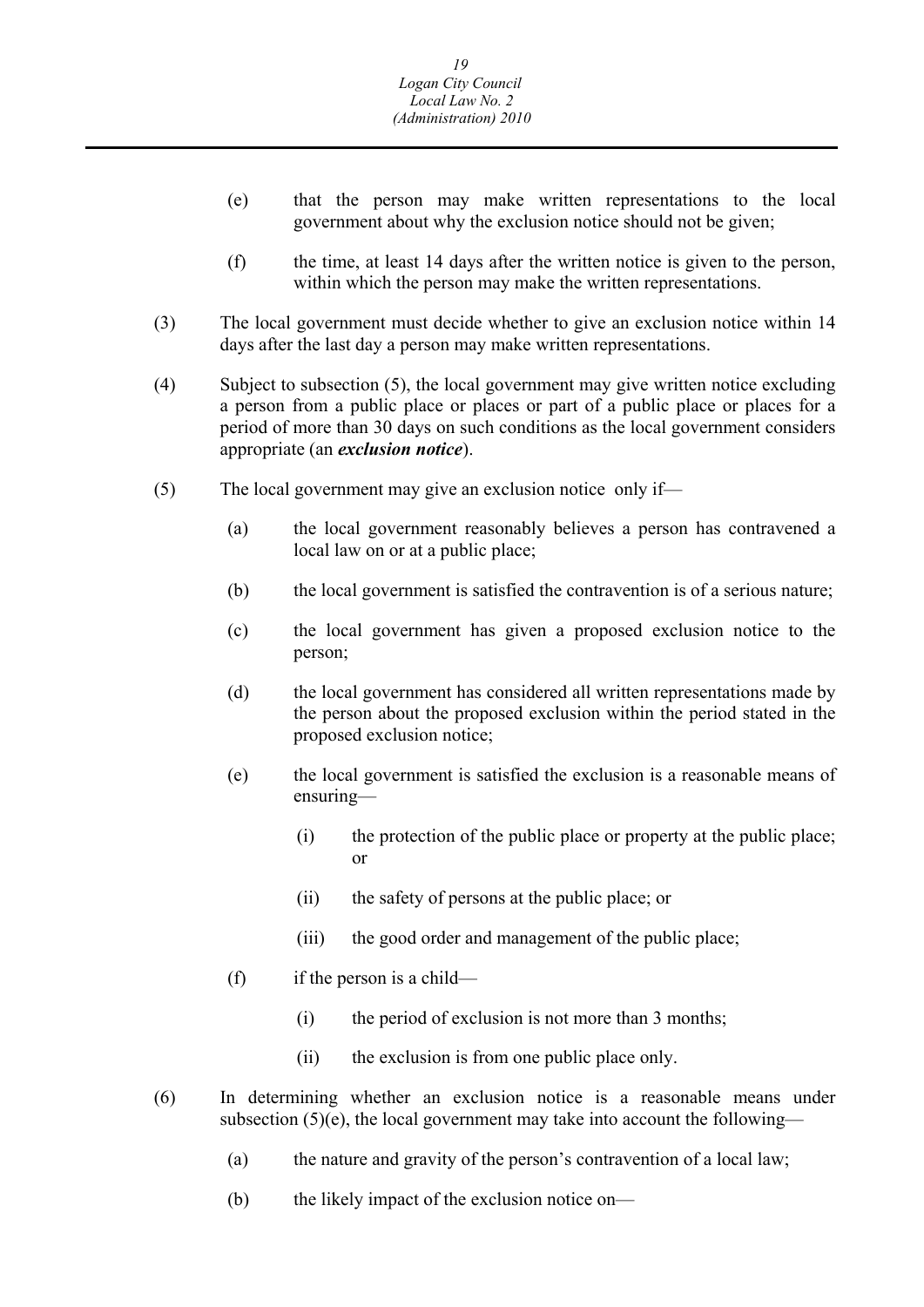- (i) the person; and
- (ii) any other person affected by the conduct that formed the basis of the contravention of a local law;
- (c) whether the person has previously been the subject of an exclusion notice; and
- (d) any other matter the local government considers relevant.
- (7) Without limiting subsection (5)(b), the following are each taken to be a contravention of a serious nature—
	- (a) a contravention involving—
		- (i) actual, attempted or threatened harm to a person; or
		- (ii) harassment or bullying of a person; or
		- (iii) indecent behaviour; or
		- (iv) actual, attempted or threatened damage or misappropriation of property; or
	- (b) where the person has contravened a local law—
		- (i) three or more times within a period of six months; or
		- (ii) five or more times within a period of 12 months.
- (8) In counting the number of contraventions for the purpose of subsection  $(7)(b)$ , if an exclusion notice has previously been given to the person, any contravention prior to the previous exclusion notice is not counted.
- (9) After deciding whether to give an exclusion notice under subsection (3) the local government must give the person:
	- (a) if the local government decides to give an exclusion notice for the period of exclusion in the proposed exclusion notice or a lesser period – an exclusion notice; or
	- (b) a written notice stating that it has decided not to proceed with the exclusion the subject of the proposed exclusion notice.
- (10) An exclusion notice must state:
	- (a) the name of the person excluded;
	- (b) a description of the public place or places or part of a public place or places from which the person is excluded;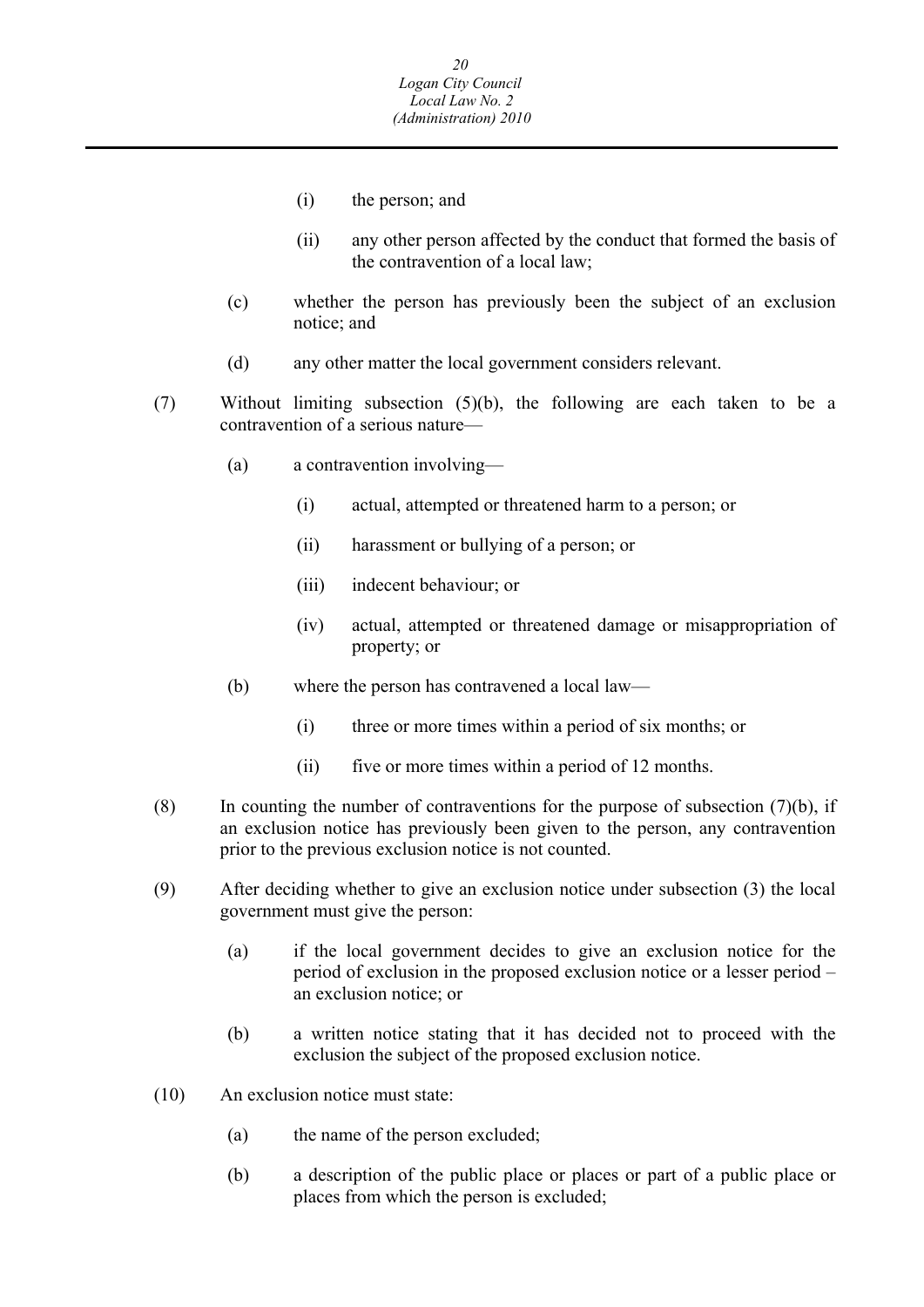- (c) the grounds on which the exclusion notice has been given;
- (d) the period during which the person is excluded from entering the stated public place or public places or part of a public place or places;
- (e) when the exclusion takes effect;
- (f) any conditions to which the exclusion notice is subject under subsection  $(11);$
- (g) it is an offence to enter the stated public place or public places or part of a public place or places in contravention of the exclusion notice;
- (h) the rights of review for the person to whom the exclusion notice is given.
- (11) Without limiting subsection (4), conditions the local government considers appropriate may be about:
	- (a) allowing entry for a specific purpose during the period of exclusion; or
	- (b) entry at the end of the period of exclusion.
- (12) An exclusion notice takes effect from the later of:
	- (a) the date it is given to the person; and
	- (b) if the exclusion notice states a later date the later date.
- (13) A person must not contravene an exclusion notice, including any conditions.

Maximum penalty for subsection  $(13) - 50$  penalty units.

- (14) An approval in respect of the public place held by a person who is given an exclusion notice under this section is cancelled when the exclusion notice takes effect.
- (15) The local government may vary or revoke an exclusion notice by written application from the person to whom it applies if the local government is satisfied new facts or circumstances have arisen since the exclusion notice was given that make it appropriate for the exclusion notice to be varied or revoked.
- (16) After deciding whether to vary or revoke an exclusion notice under subsection (15) the local government must give the person:
	- (a) if the local government is satisfied it is appropriate to vary the exclusion notice – a varied written exclusion notice which complies with subsection (10); or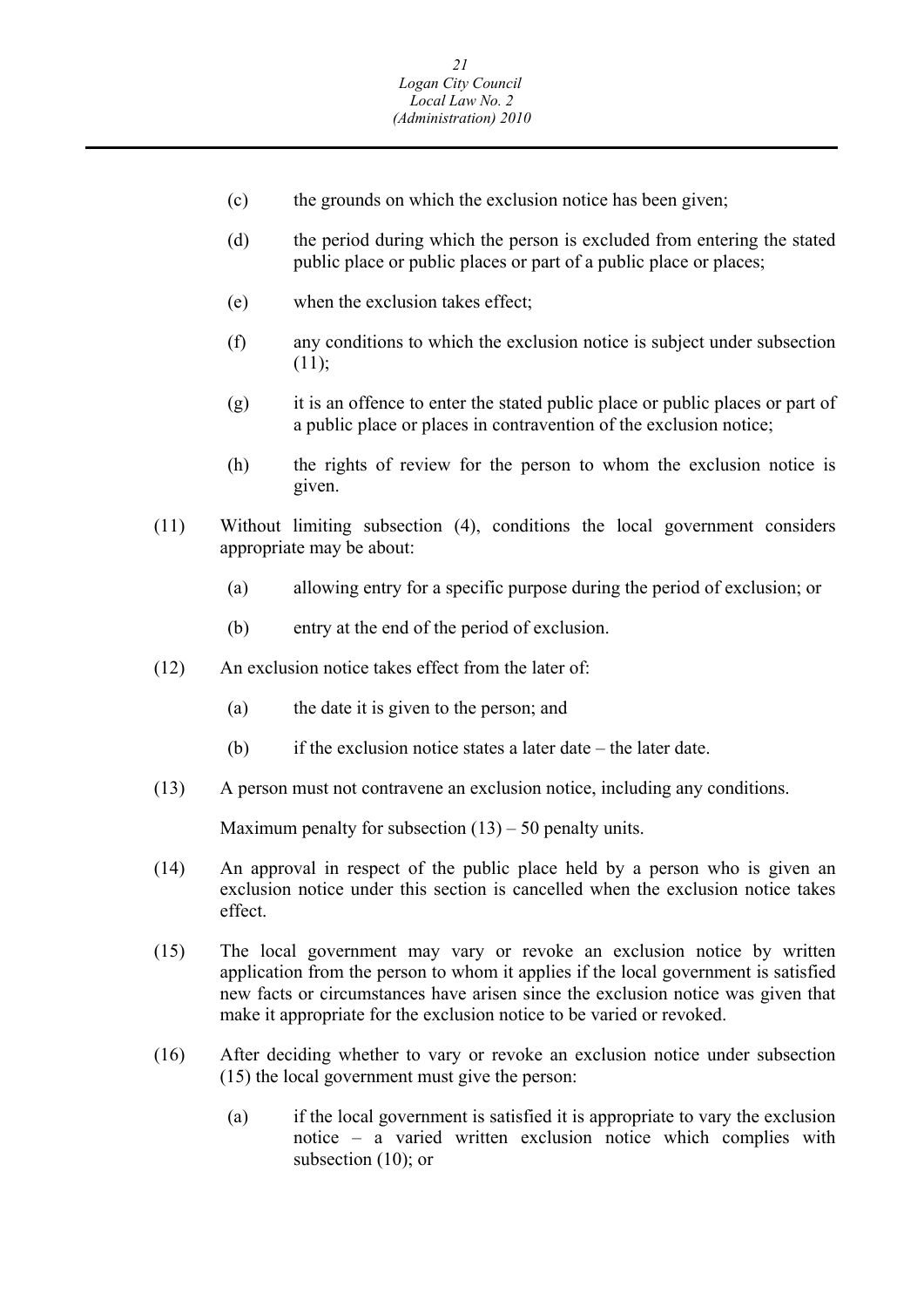- <span id="page-22-0"></span>(b) if the local government is satisfied that an exclusion notice should be revoked – a written notice stating that the exclusion notice has been revoked; or
- (c) if the local government is not satisfied that an exclusion notice should be varied or revoked – a written notice stating that the exclusion notice has not been varied or revoked.
- (17) A varied exclusion notice given under subsection (16)(a) is an exclusion notice for all purposes.
- (18) If a proposed exclusion notice or an exclusion notice is given to a child, the local government must, as soon as reasonably practicable, give a copy of the notice to a parent or adult guardian of the child unless a parent or adult guardian cannot be found after reasonable inquiry.

*Note—* 

*The power of the local government to give an exclusion notice pursuant to this section does not exclude or limit the exercise of any other powers in respect of a contravention of a local law.* 

## **32 Directions generally**

- (1) A council officer may direct a person committing a breach of a local law to—
	- (a) cease any conduct or activity which constitutes a breach of the local law; and
	- (b) take such action determined by a council officer to ensure that the person does not commit a breach of this local law.
- (2) A person must comply with a direction of a council officer made pursuant to this local law.

Maximum penalty for subsection  $(2) - 50$  penalty units.

## **Division 5 Protection of council officers**

## **33 Protection from liability**

- (1) A council officer does not incur civil liability for an act or omission done honestly and without negligence under a local law.
- (2) A liability that would, apart from this section, attach to a council officer attaches instead to the local government.

## **34 Deception of a council officer**

A person must not intentionally mislead or deceive a council officer in the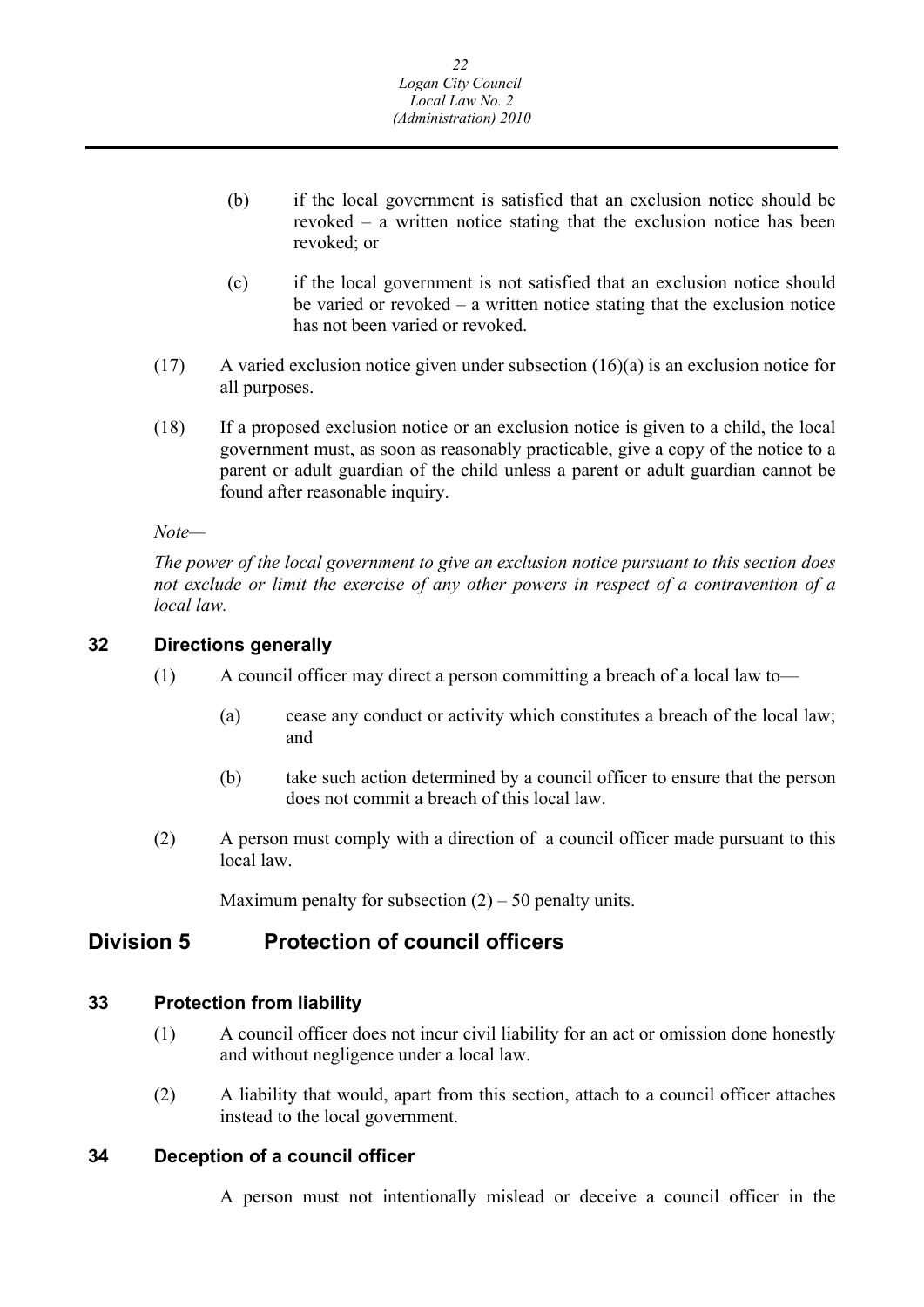exercise of their authority under a Local Government Act.

Maximum penalty  $-50$  penalty units.

### <span id="page-23-0"></span>**35 Attacking a council officer**

A person must not threaten, verbally abuse or physically attack a council officer in the exercise of their authority under a Local Government Act.

Maximum penalty – 850 penalty units.

#### **36 Use of offensive language or behaviour**

A person must not in relation to a council officer acting in the exercise of their authority under a Local Government Act—

- (a) use language that is insulting or offensive; or
- (b) behave in an insulting or offensive manner.

Maximum penalty  $-50$  penalty units.

## **37 Impersonation of a council officer**

A person must not pretend to be a council officer.

Maximum penalty  $-50$  penalty units.

## **Part 5 Miscellaneous**

#### **38 Notices**

If a local law empowers a local government to issue a notice to a person requiring the person to do, or to refrain from doing, a particular act, the notice must set out—

- (a) the provisions of the local law under which the requirement is made; and
- (b) the time within which compliance is required; and
- (c) the consequences of contravention of the notice.

## **39 Charges**

- (1) If a local law provides for the payment of a charge, and does not itself fix the amount of the charge, the charge may be fixed by a resolution of the local government.
- (2) A resolution fixing a charge may provide for the reimbursement of the charge in appropriate circumstances.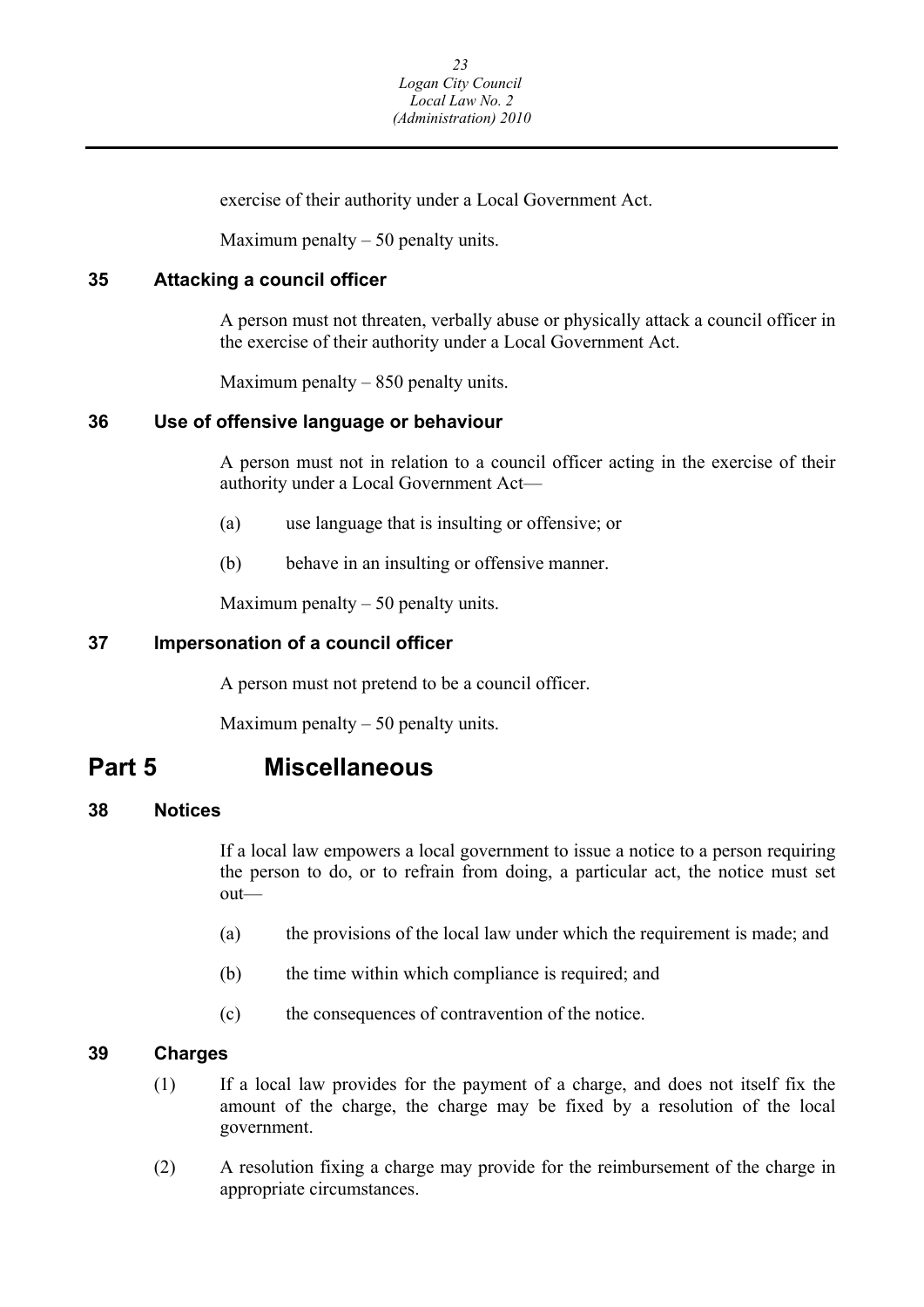<span id="page-24-0"></span> *Example—* 

Suppose that a person pays a licence fee appropriate to a licence of 1 year's duration but, because of unforeseen circumstances, surrenders the licence within 3 months after it is granted. A resolution might provide that, in such a case, the former licensee is to receive a partial reimbursement of the licence fee.

(3) Unless specific provision to the contrary is made in a local law or a resolution fixing a charge, the local government may, in an appropriate case, waive or partially remit a charge.

#### **40 Unclaimed goods**

- (1) The local government may, in accordance with this section, dispose of goods, other than a vehicle, that are left on a public place irrespective of whether the owner of the goods intended to relinquish ownership of the goods.
- (2) The local government may dispose of the goods—
	- (a) as the local government sees fit (including by private sale, destruction, restoring or giving away) if—
		- (i) the goods are perishable; or
		- (ii) the goods have no commercial value; or
		- (iii) the value of the goods is so slight that it would not cover the cost of sale; or
		- (iv) the goods cannot be sold at a public auction pursuant to section 40(2)(b) (Unclaimed goods) of this local law; or
	- (b) by public auction after a period of 1 month in the case of goods not specified in section 40(2)(a) (Unclaimed goods) of this local law.
- (3) If goods are to be sold at public auction, the local government must give public notice of the public auction at least 10 business days before the date of the proposed public auction.
- (4) A person to whom a good is sold under this section (whether by public auction or otherwise) gains a clear title to the good freed and discharged from the interests of others.
- (5) The local government must apply the proceeds of sale (by public auction or otherwise) in the following manner—
	- (a) first, towards the costs of the storage and sale of the goods; and
	- (b) secondly, into a fund established for the purpose.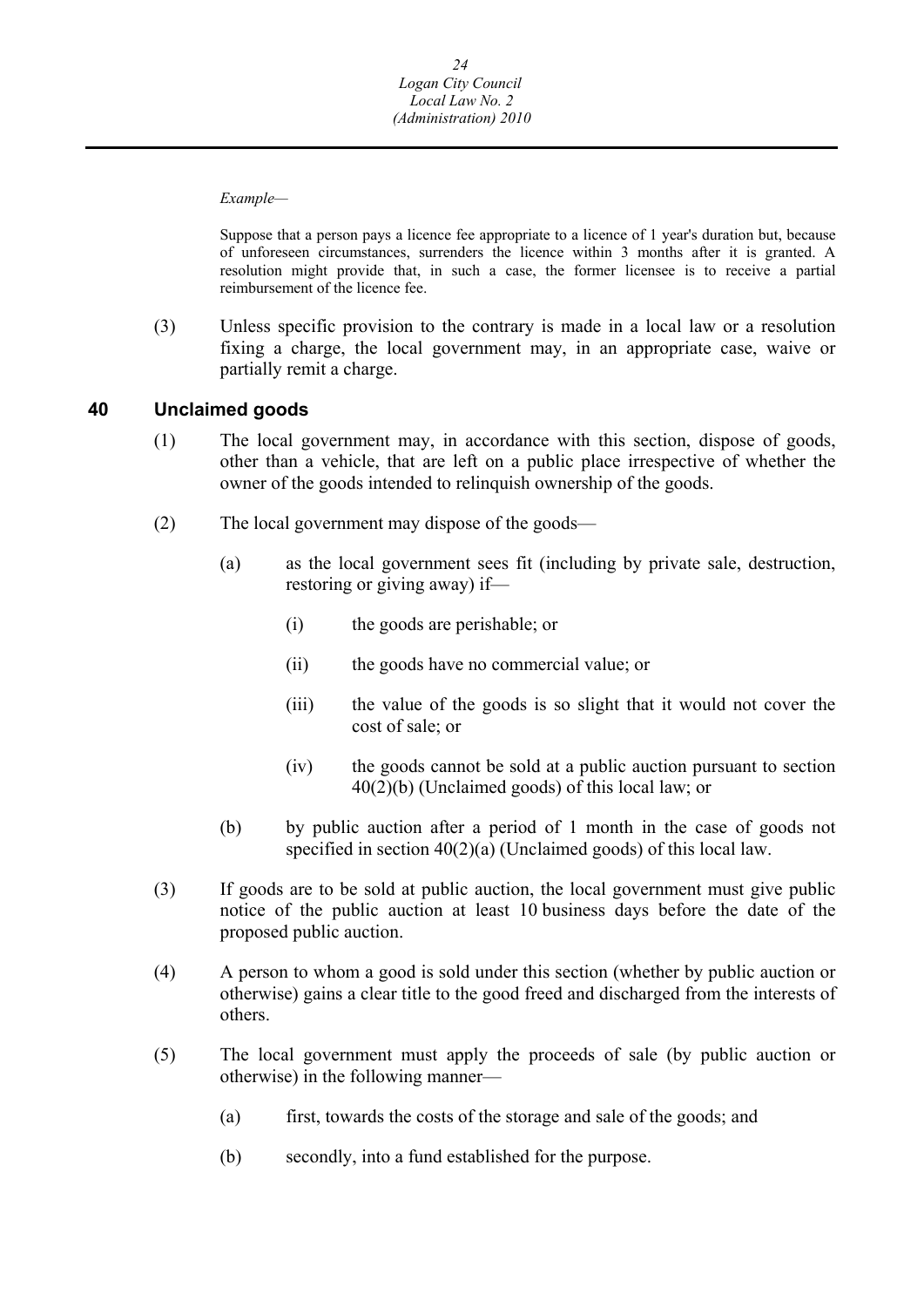- <span id="page-25-0"></span>(6) If, within 6 months after the date of the sale, the former owner of the goods claims the proceeds of the sale of the goods, the net proceeds of the sale must be paid to the former owner but if no valid claim is made to the proceeds within that period, the local government may pay the proceeds of the sale into its general funds.
- (7) This section does not apply to the disposal of goods to the extent that there is an inconsistent provision in legislation (including a provision in a local law) dealing specifically with the disposal of goods of a particular class or type.

#### **41 Confiscated goods**

- (1) If the local government or an authorised person exercises a power under a local law to remove, confiscate or impound goods, other than a vehicle—
	- (a) the property in the goods vests in the local government; and
	- (b) the local government may dispose of the goods under this section.
- (2) The local government may dispose of the goods—
	- (a) as the local government sees fit (including by private sale, destruction, rehousing or giving away) if—
		- (i) the goods are perishable; or
		- (ii) the goods have no commercial value; or
		- (iii) the value of the goods is so slight that it would not cover the cost of sale; or
		- (iv) the goods cannot be sold at a public auction pursuant to section 41(2)(b) (Confiscated goods) of this local law; or
		- (v) the keeping of the goods is causing or is likely to cause a nuisance or a hazard; or
		- (vi) the goods are of a type specified in a subordinate local law; or
	- (b) by public auction after a period of 1 month in the case of goods not specified in section 41(2)(a) (Confiscated goods) of this local law.
- (3) If goods are to be sold at public auction, the local government must give public notice of the public auction at least 10 business days before the date of the proposed public auction.
- (4) A person to whom goods are sold under this section (whether by public auction or otherwise) gains a clear title to the goods freed and discharged from the interests of others.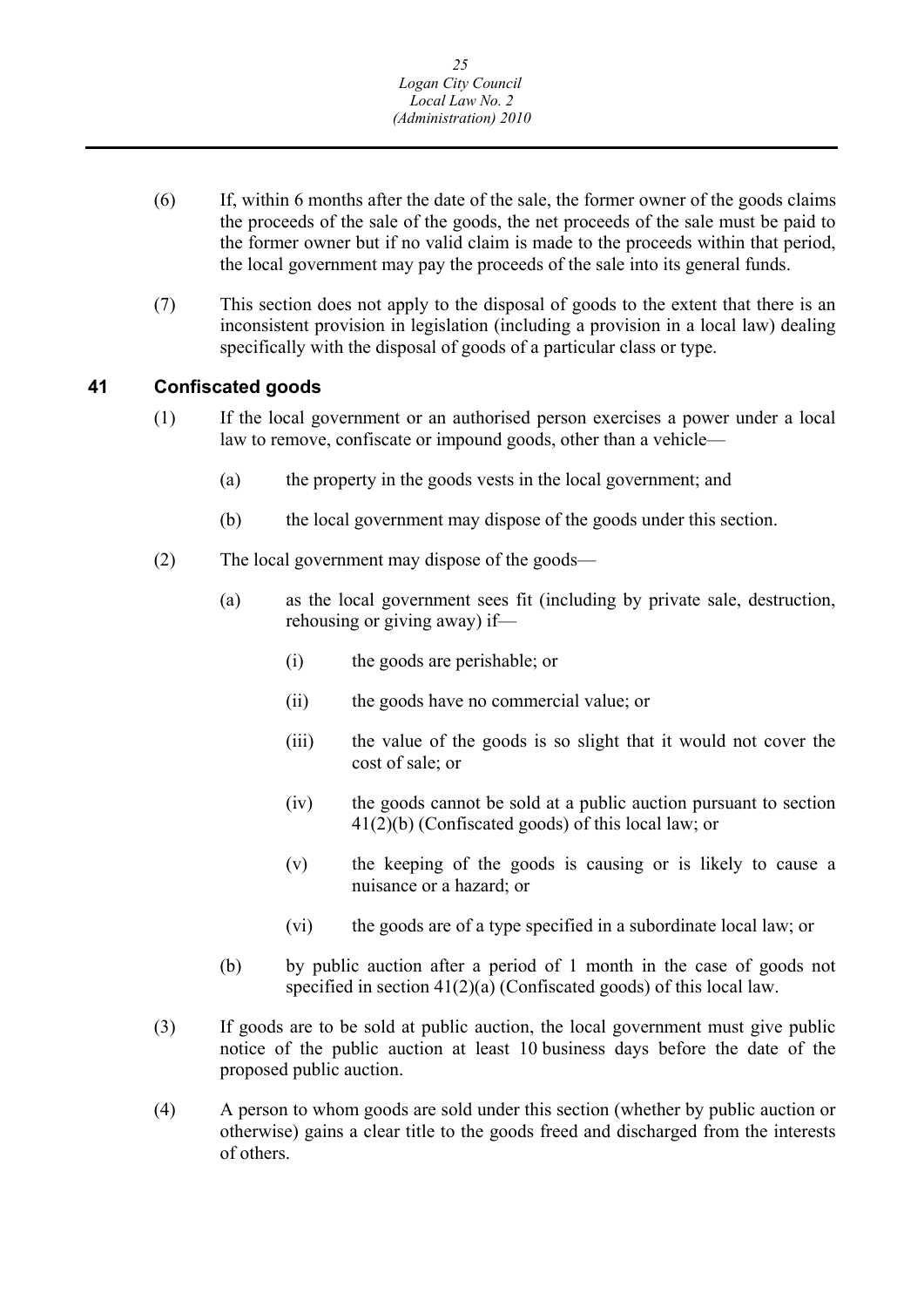#### <span id="page-26-0"></span>**42 Disposal of a vehicle**

- (1) If the local government or an authorised person exercises a power under a local law to remove, confiscate or impound a vehicle the local government may dispose of the vehicle under this section.
- (2) If a vehicle that is removed, confiscated or impounded pursuant to section 42(1) (Disposal of a vehicle) of this local law is deemed by the local government or an authorised person to fall within the categories specified in section  $42(5)(a)(i)$  or (ii) (Disposal of a vehicle) of this local law—
	- (a) the local government or an authorised person is not required to follow the procedure specified in section 42(3) and (4) (Disposal of a vehicle) of this local law in respect of the vehicle; and
	- (b) the property in the vehicle vests in the local government; and
	- (c) the vehicle may be disposed of in accordance with section 42(5) (Disposal of a vehicle) of this local law.
- (3) A written notice, complying with section 42(4) (Disposal of a vehicle) of this local law, must be—
	- (a) where the owner of the vehicle can be ascertained, given to the owner of the vehicle within 14 days from the date of removal of the vehicle; or
	- (b) where the owner of the vehicle cannot be ascertained, given by advertisement on the local government's website within 14 days from the date of removal of the vehicle.
- (4) For the purposes of section 42(3) (Disposal of a vehicle) of this local law, the written notice must contain—
	- (a) a description of the vehicle including, where possible, the vehicle registration number; and
	- (b) the date of the removal, confiscation or impounding of the vehicle; and
	- (c) a description of the location from which the vehicle was removed, confiscated or impounded; and
	- (d) the reasons for the removal, confiscation or impounding of the vehicle; and
	- (e) a description of the place at which the vehicle is being detained; and
	- (f) a statement that the owner of the vehicle must provide to the local government sufficient evidence of the owner's entitlement to the vehicle within 1 month of the date of the written notice in order to claim the return of the vehicle; and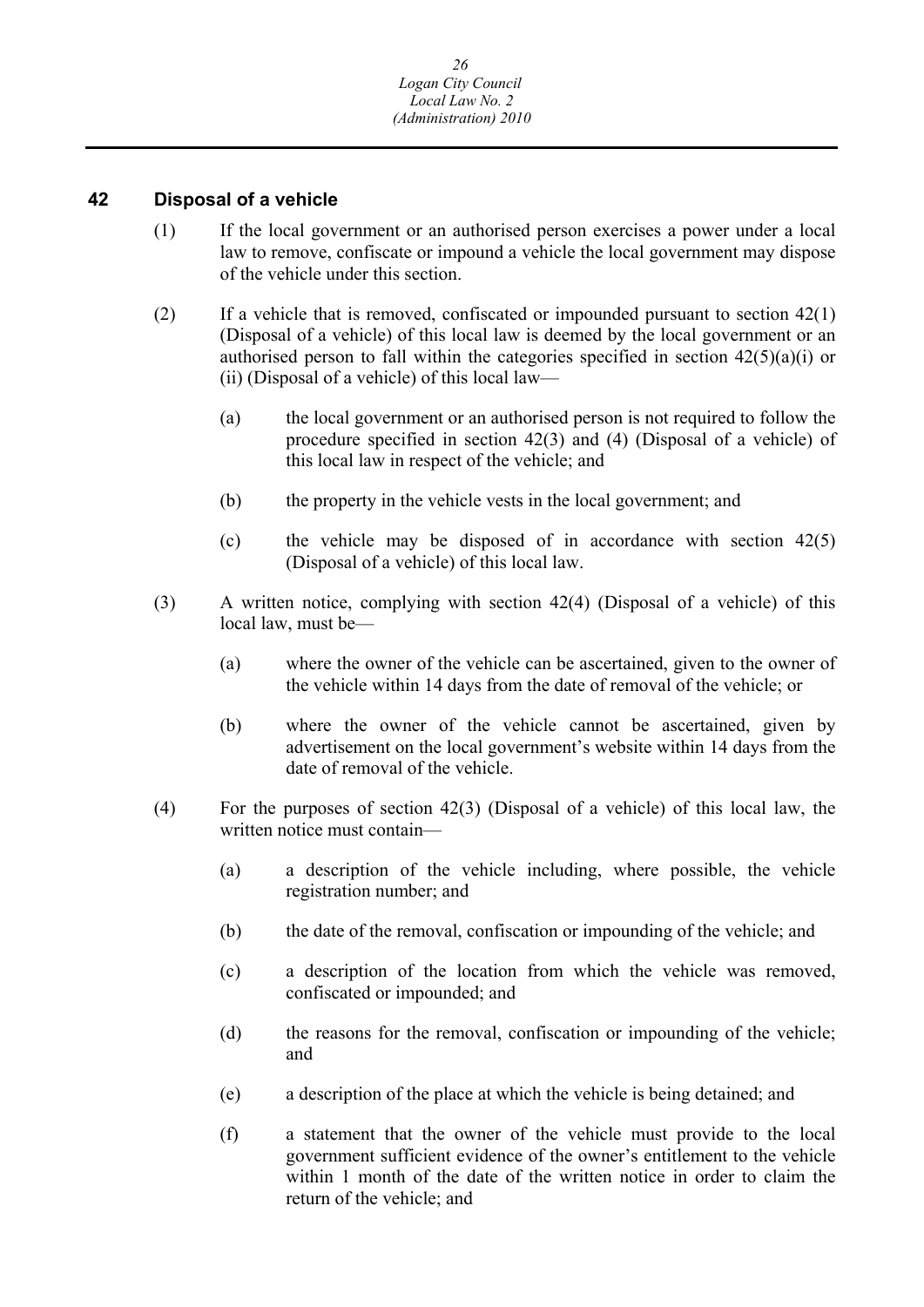- (g) the address of the public office of the local government at which a claim for the return of the vehicle may be made; and
- (h) a statement that if a successful claim is not made for the return of the vehicle within 1 month of the date of the written notice that the vehicle may be disposed of by the local government in accordance with section 42(5) (Disposal of a vehicle) of this local law.
- (5) Subject to section 42(2) (Disposal of a vehicle) of this local law, if a successful claim for the return of a vehicle is not made in accordance with the time period contained in the written notice given in accordance with section 42(3) (Disposal of a vehicle) of this local law, then the property in the vehicle vests in the local government and the local government may dispose of the vehicle—
	- (a) as the local government sees fit (including by private sale, destruction, rehousing or giving away) if—
		- (i) the vehicle has no commercial value; or
		- (ii) the value of the vehicle is so slight that it would not cover the cost of sale; or
		- (iii) the vehicle cannot be sold at a public auction pursuant to section 42(5)(b) (Disposal of a vehicle) of this local law; or
		- (iv) the keeping of the vehicle is causing or is likely to cause a nuisance or a hazard; or
	- (b) by public auction in the case of a vehicle not specified in section  $42(5)(a)$ (Disposal of a vehicle) of this local law, after posting a notice on the local government's website of the public auction at least 10 business days before the date of the proposed public auction.

 *Example of paragraph (a)(i) and (ii)—* 

- a burnt out vehicle; or
- a vehicle without an engine; or
- a vehicle that has been severely damaged; or
- a vehicle that has been stripped of parts or wrecked; or
- a vehicle that is dilapidated or rusted throughout.
- (6) The proceeds of the sale or disposal of the vehicle must be applied as follows—
	- (a) firstly, in payment of the expense of the sale or disposal; and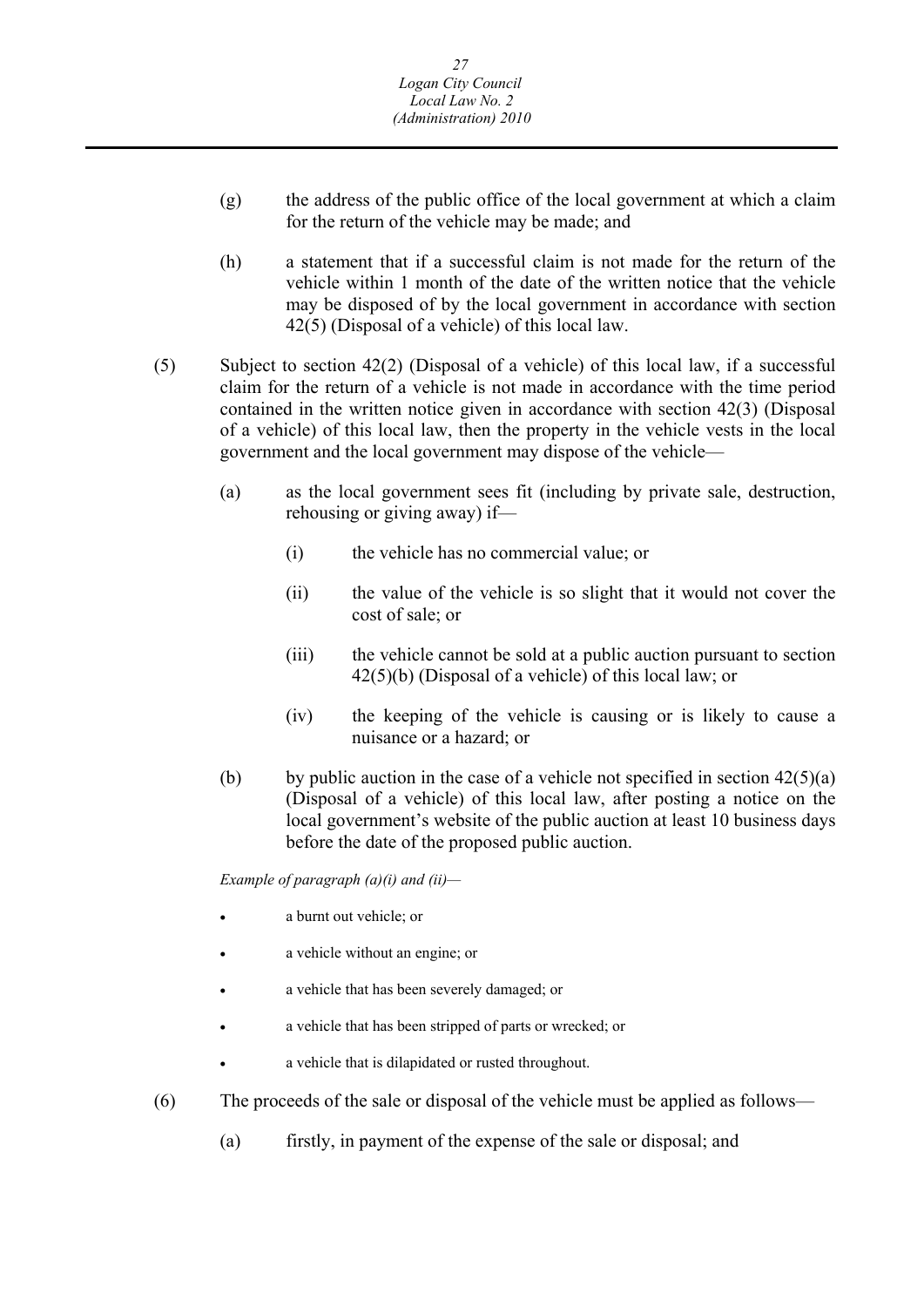- (b) secondly, in payment of the cost of removal and detention of the vehicle and the service and advertisement of the written notice under section 42(3) (Disposal of a vehicle) of this local law; and
- (c) thirdly, in payment of the balance of the proceeds to the owner of the vehicle or, if after reasonable inquiry, the owner cannot be ascertained, into the general fund of the local government.
- (7) The local government may deal with any goods, equipment or thing contained in, on or about the vehicle at the time of its removal, confiscation or impounding in the same manner as it may deal with the goods pursuant to section 41 (Confiscated goods) of this local law.
- (8) A person may make a successful claim for the return of the vehicle removed, confiscated or impounded under section 42 (Disposal of a vehicle) of this local law if the claimant
	- right to possession of the vehicle; and (a) is the owner, a person acting on the owner's behalf or a person claiming a
	- (b) has applied in writing to the local government for the release from detention of the vehicle; and
	- (c) has furnished proof to the satisfaction of an authorised person of the claimant's—
		- (i) ownership of the vehicle; or
		- (ii) right to possession of the vehicle; or
		- (iii) authority to act on behalf of the owner; and
	- (d) has paid all expenses incurred by the local government in connection with—
		- (i) the removal confiscation or impounding of the vehicle; and
		- (ii) the detention of the vehicle; and
		- (iii) the service, or advertisement, of any notice served or advertised in relation to a matter in paragraphs (i) and (ii) or the intended sale of the vehicle; and
	- (e) has signed a receipt for the delivery of the vehicle to the claimant.
- (9) A person must not, other than in accordance with section 42(8) (Disposal of a vehicle) of its local law, take delivery of, obtain possession of or remove from the detention of the local government, a vehicle removed, confiscated or impounded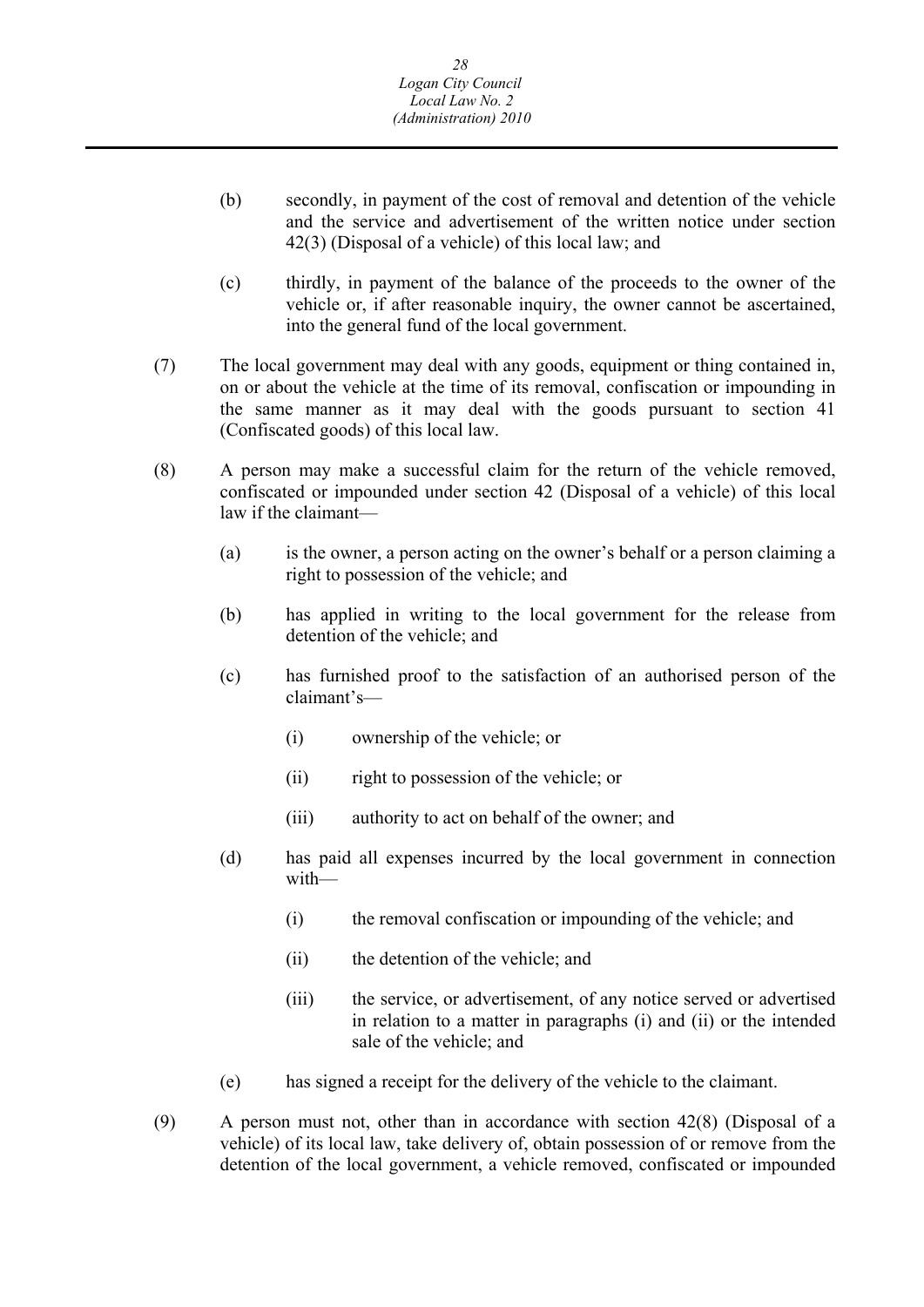<span id="page-29-0"></span>and detained by the local government pursuant to the provisions of section 42 (Disposal of a vehicle) of this local law.

Maximum penalty for subsection  $(9) - 40$  penalty units.

(10) If a vehicle which is a motor vehicle is to be sold, by public auction or otherwise, the sale of the motor vehicle must be in accordance with the *Motor Dealers and Chattel Auctioneers Act 2014*.

#### **43 Performance of work**

- (1) The local government may give a written notice to—
	- (a) the owner or occupier of premises who has performed work on the premises contrary to a local law requiring that person to demolish, remove, alter, repair or otherwise perform work in accordance with the local law; or
	- (b) the owner or occupier of premises who is required to perform work on the premises under a local law requiring that person to perform work in accordance with the local law; or
	- (c) the owner or occupier of premises on which it is necessary to perform work on the premises for local government purposes (including for example public health and safety) requiring that person to perform work specified in the written notice; or
	- (d) a person who has performed work contrary to a local law requiring that person to demolish, remove, alter, repair or otherwise perform work in accordance with the local law; or
	- (e) a person who is required to perform work under a local law requiring that person to perform work in accordance with the local law.
- (2) A written notice given pursuant to section 43(1) (Performance of work) of this local law (other than section  $43(1)(c)$  (Performance of work) of this local law) must provide that the person to whom it is given has at least 14 days to take the action specified in the written notice.
- (3) If the person to whom a written notice is given fails to comply with the written notice then the local government may by its employees or agents take the action it has by notice required the person to take.
- (4) A person must comply with the written notice.

Maximum penalty for subsection  $(4) - 50$  penalty units.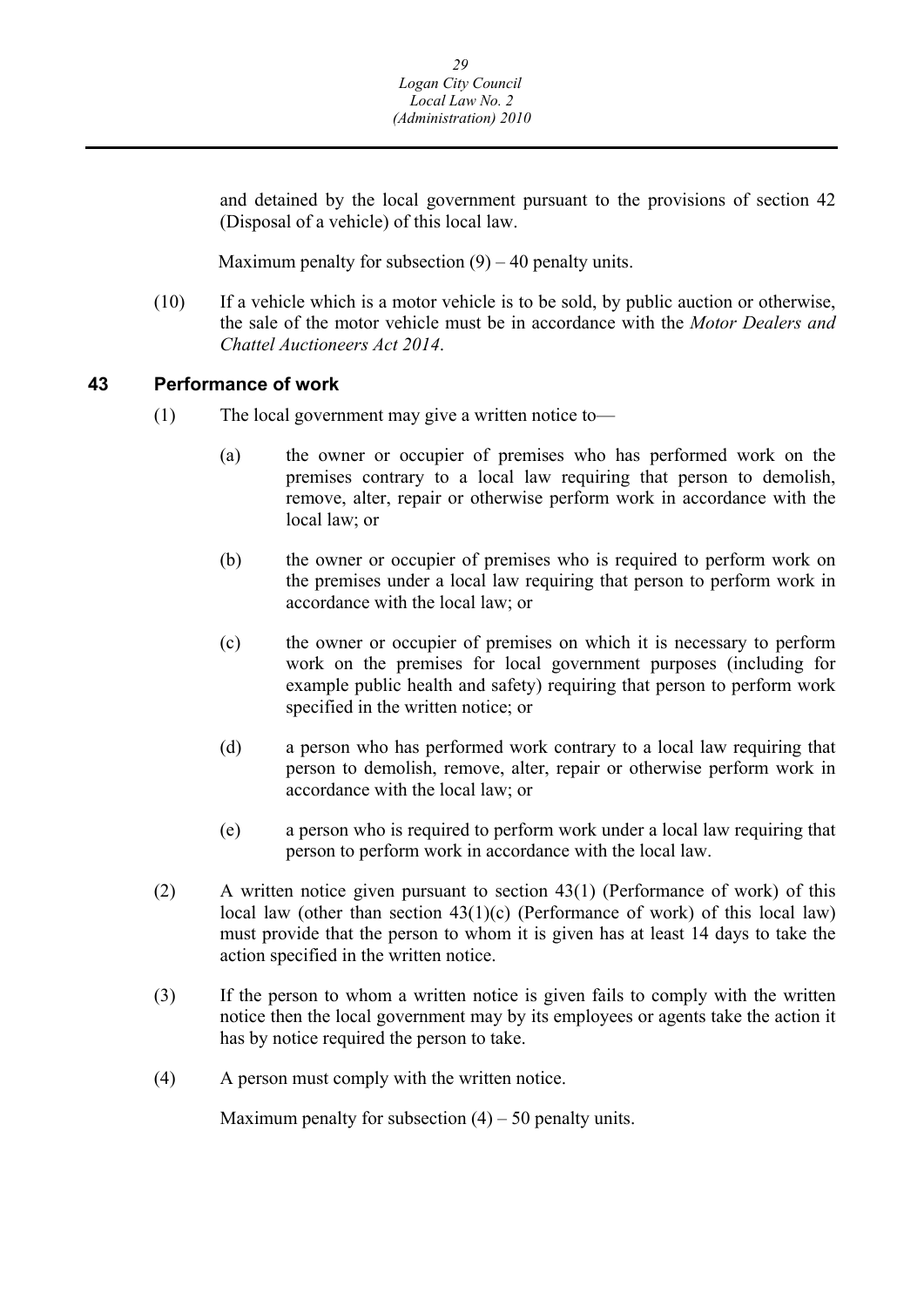### <span id="page-30-0"></span>**44 Interpretation of terms**

- (1) Where a term used in a local law is not defined in the local law, the term shall unless the context otherwise indicates or requires have the meaning given to it  $bv$ —
	- (a) a subordinate local law made pursuant to this local law; or
	- (b) *Local Law No. 2 (Administration) 2010* where a term is not defined in a subordinate local law; or
	- (c) the *Local Government Act 2009* where the term is not defined in a subordinate local law or *Local Law No. 2 (Administration) 2010*; or
	- (d) the Macquarie Dictionary where the term is not defined in a subordinate local law, *Local Law No. 2 (Administration) 2010* or the *Local Government Act 2009*.
- (2) Where a term used in a subordinate local law is not defined in the subordinate local law, the term shall unless the context otherwise indicates or requires have the meaning given to it by—
	- (a) the local law pursuant to which the subordinate local law is made; or
	- (b) *Local Law No. 2 (Administration) 2010* where a term is not defined in the local law pursuant to which the subordinate local law is made; or
	- (c) the *Local Government Act 2009* where the term is not defined in the local law pursuant to which the subordinate local law is made or *Local Law No. 2 (Administration) 2010*; or
	- (d) the Macquarie Dictionary where the term is not defined in the local law pursuant to which the subordinate local law is made, *Local Law No. 2 (Administration) 2010* or the *Local Government Act 2009*.

## **45 Local laws do not apply to prescribed officer**

Unless otherwise specified in a local law, an offence provision of a local law does not apply in respect of a prescribed officer where the prescribed officer is in the case of—

- (a) a council officer who is—
	- (i) an authorised person, acting in the course of their appointment; and
	- (ii) an employee of the local government, acting in the course of their employment; and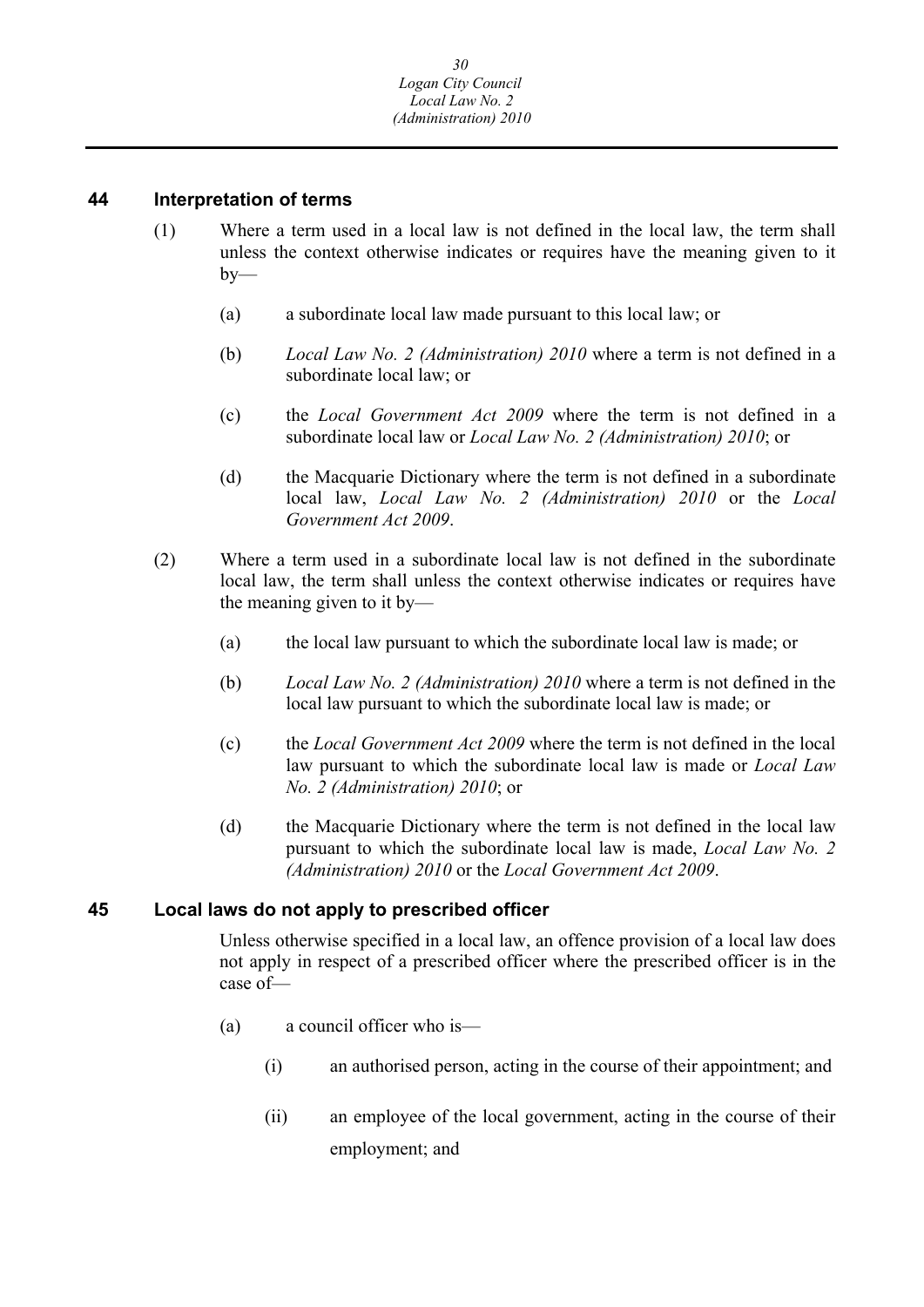- <span id="page-31-0"></span>(iii) a person appointed to a position provided for in a local law, acting in the course of their appointment; and
- $(iv)$  a person assisting a person referred to in paragraphs  $(a)(i)$ ,  $(ii)$  and (iii), acting in the course of assisting the other person; and
- (b) a person appointed as an agent or a contractor of the local government, acting in accordance with the terms of the agency or contract.

## **46 False representation concerning the local government**

A person must not falsely—

- (a) make any representation that the person is the local government; or
- (b) make any representation that the person has the sponsorship or approval of, or an affiliation with, the local government.

Maximum penalty  $-50$  penalty units.

## **Part 6 Review**

## **47 Reviewable decisions**

- (1) This part applies to a decision of the local government or an authorised person regarding an approval, or an application for an approval, made under a local law that makes no provision for the review of decisions made under the local law.
- (2) A decision of the local government or an authorised person under the local law is reviewable unless it is—
	- (a) a decision made by a resolution of the local government; or
	- (b) a decision to dispose of goods that has been implemented; or
	- (c) a decision made on an earlier application under section 48 (Application for review) of this local law.

## **48 Application for review**

- (1) A person who is aggrieved by a reviewable decision may apply to the local government for a review of the decision.
- (2) An application for review of a decision must—
	- (a) be in writing; and
	- (b) state the reasons why the applicant considers the decision should be reviewed; and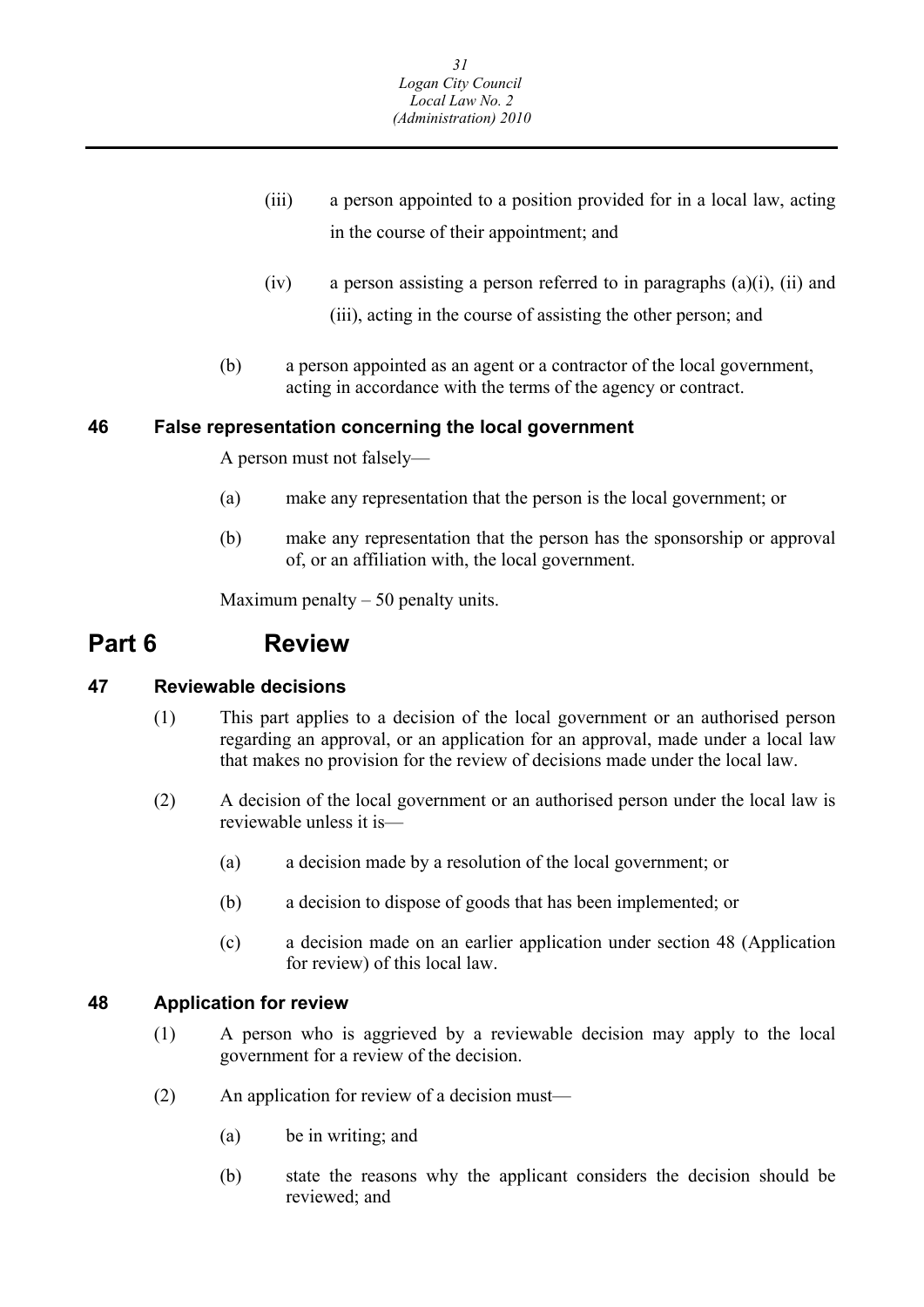<span id="page-32-0"></span>(c) be lodged at the public office of the local government within 20 business days after the day on which notice of the decision was given to the applicant or within a further period allowed by the local government (before or after the end of that period).

## **49 Carrying out review**

- (1) The local government must either—
	- (a) carry out a review at a meeting of the local government; or
	- (b) have the review carried out by an authorised person.
- (2) An authorised person who carries out a review under section 49(1)(b) (Carrying out review) of this local law must not be the original decision maker and must be a person who is no less senior than the original decision maker.

## **50 Decision on review**

- (1) On completing a review, the local government may confirm, vary or reverse the decision under review.
- (2) The local government must give the applicant written notice of the result of the review.
- (3) If the local government does not decide an application for review within 20 business days after receiving the application, the local government is taken to have confirmed the decision under review.

## **Part 7 Administrative provisions**

## **51 Attempts to commit offences**

(1) A person who attempts to commit an offence against this local law commits an offence.

Maximum penalty for subsection  $(1)$  – half the maximum penalty for committing the offence.

(2) The provisions of the *Criminal Code* relevant to attempts to commit an offence apply to the attempt.

#### **52 Executive officers must ensure the corporation complies with the local law**

- (1) The executive officers of a corporation must ensure the corporation complies with this local law.
- (2) If a corporation commits an offence against a provision of this local law, each of the corporation's executive officers also commit an offence, namely, the offence of failing to ensure that the corporation complies with the provision.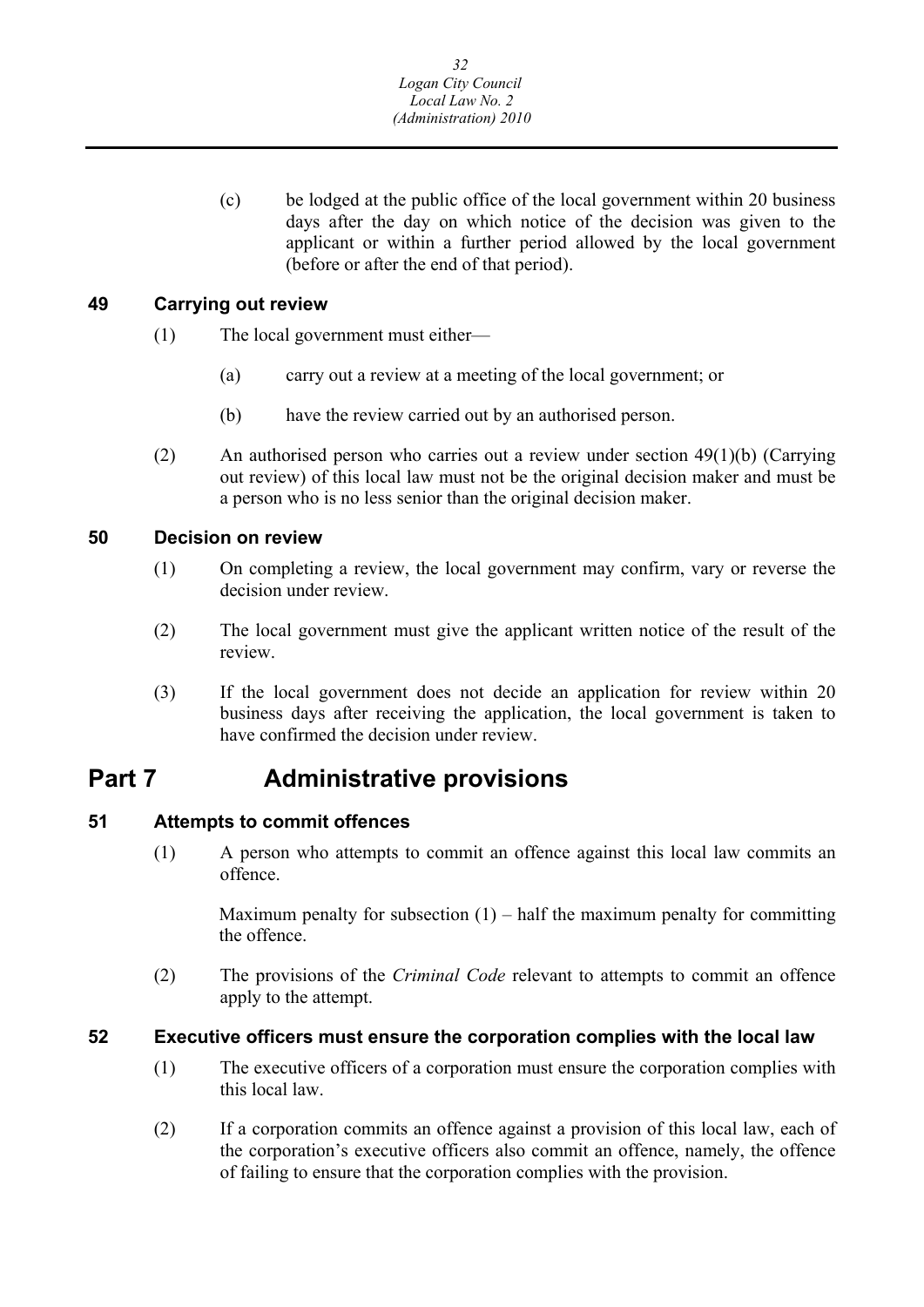<span id="page-33-0"></span>Maximum penalty for subsection  $(2)$  – the penalty for the contravention of the provision by an individual.

- (3) Evidence that the corporation has been convicted of an offence against a provision of this local law is evidence that each of the executive officers committed the offence of failing to ensure that the corporation complied with the provision.
- (4) However, it is a defence for an executive officer to prove—
	- (a) if the officer was in a position to influence the conduct of the corporation in relation to the offence – the officer exercised reasonable diligence to ensure the corporation complied with the provision; or
	- (b) the officer was not in a position to influence the conduct of the corporation in relation to the offence.
- (5) This section applies so as not to limit or affect in any way the liability of a corporation to be proceeded against and punished for an offence committed by the corporation in contravention of this local law.

## **Part 8 Subordinate local laws**

#### **53 Subordinate local laws**

The local government may, in a subordinate local law specify—

- (a) a thing as a structure pursuant to the Schedule (Dictionary) of this local law; and
- (b) a thing as a vehicle pursuant to the Schedule (Dictionary) of this local law; and
- (c) as a local government road a public place pursuant to the Schedule (Dictionary) of this local law; and
- (d) premises as a public place pursuant to the Schedule (Dictionary) of this local law; and
- (e) the qualifications of a person certifying a matter pursuant to the Schedule (Dictionary) of this local law; and
- (f) the information which is to accompany an application pursuant to section  $5(2)(c)$  (Requirements of an application) of this local law; and
- (g) the circumstances in which the local government may waive the requirements of section 5 (Requirements of an application) of this local law pursuant to section  $5(3)(c)$  (Requirements of an application) of this local law; and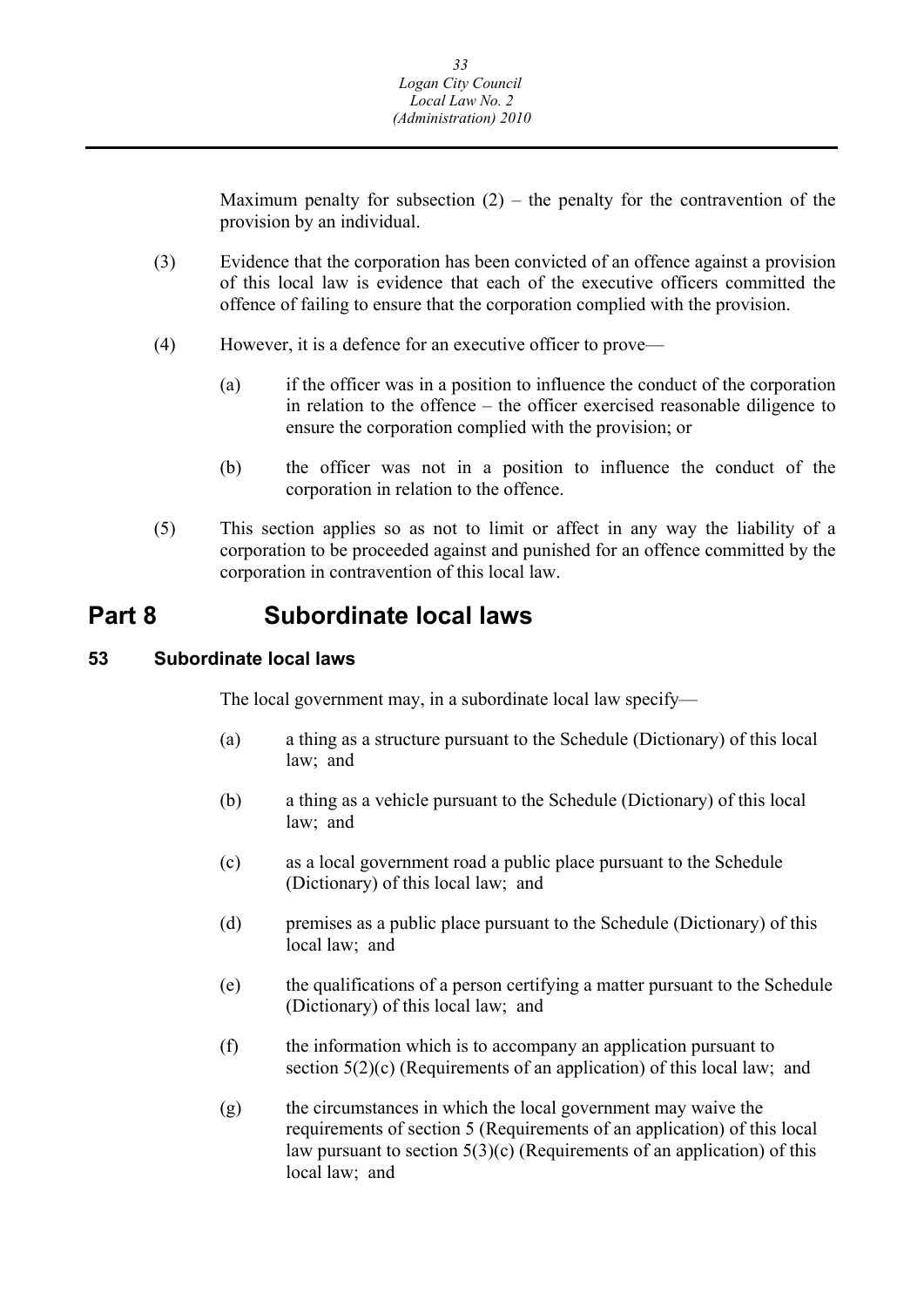- (h) a matter which may be the subject of a certificate signed by the chief executive officer pursuant to section 13(4)(k) (Evidentiary provisions) of this local law; and
- (i) the types of goods that may be disposed of by the local government pursuant to section  $41(2)(a)(vi)$  (Confiscated goods) of this local law; and
- (j) such other matters as are provided for in this local law.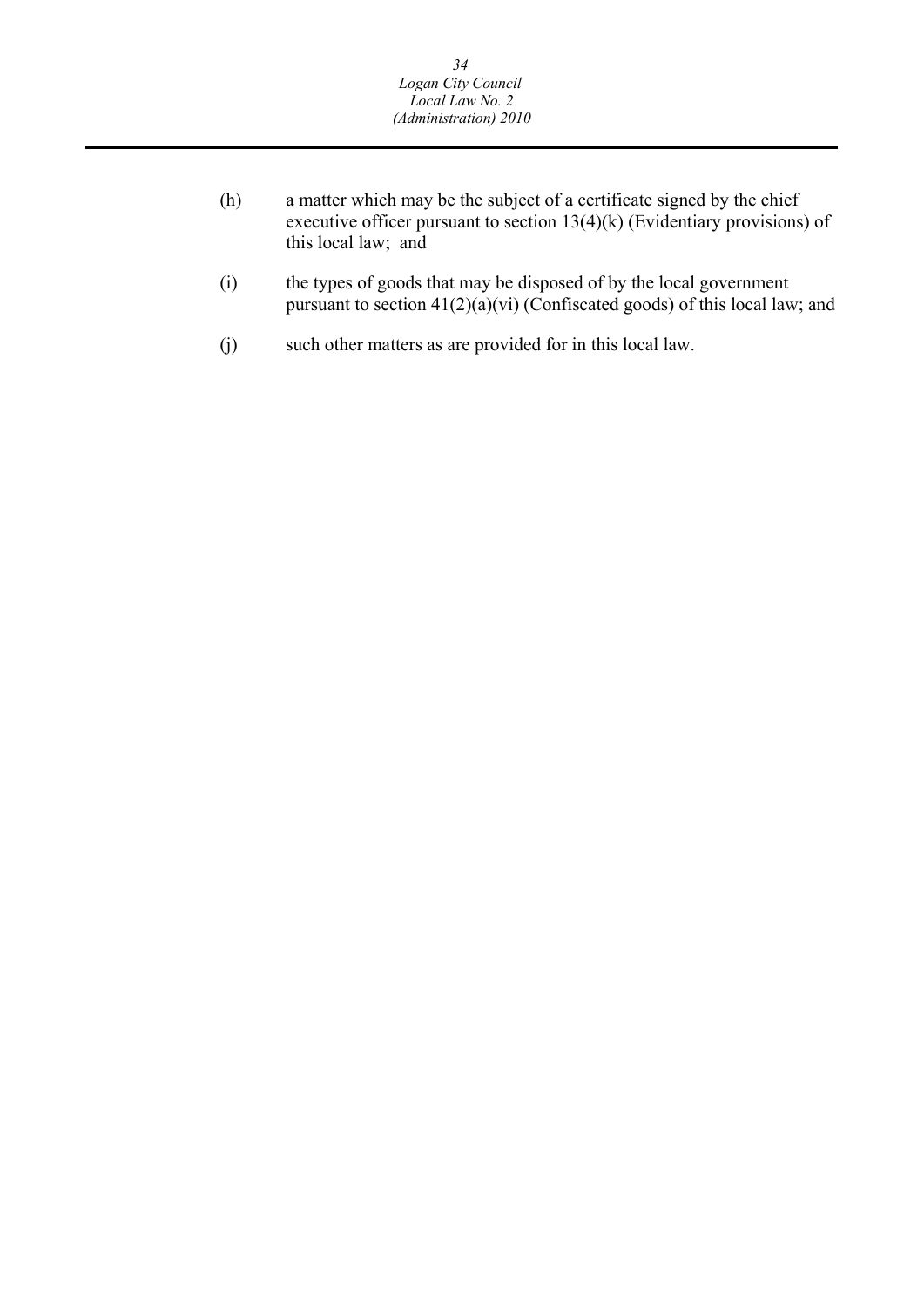## <span id="page-35-0"></span>**Schedule Dictionary**

section 3

*address for service* means in relation to any person—

- (a) that person's usual or last known place of abode or business; or
- (b) the address for service last notified in writing by that person to the local government; or
- (c) the registered office under or for the purposes of any Act which requires the person to have a registered office.

*advertisement* has the meaning in Schedule 1 (Prescribed activities) of *Local Law No. 9 (Licensing) 1999*.

*analyst* means an appropriately qualified person to undertake the analysis of a sample taken under a local law.

*animal* includes any live mammal (other than a human being), reptile, amphibian, insect, bird, poultry and fish but does not include an animal excluded by a subordinate local law having regard to species, breed, sex, age, use or class of the animal.

*application* includes a request to the local government under a local law.

*approval* means a consent, permit, licence, authorisation, registration, membership or approval under a Local Government Act or a local law and includes all conditions of a consent, permit, licence, authorisation, registration, membership or approval.

*authorised person* means a person who is authorised by the local government to exercise the powers of an authorised person under a local law.

*building* has the meaning given in the *Building Act 1975*.

*charge* means a cost-recovery fee fixed by the local government pursuant to section 97 (Cost-recovery fees) of the *Local Government Act 2009* and a charge for a service or facility, other than a service or facility for which a cost-recovery fee may be fixed, able to be imposed by the local government pursuant to section 262 (Powers in support of responsibilities) of the *Local Government Act 2009* and includes the prescribed fee as specified in a local law.

*chief executive officer* means the person appointed and employed by the local government as its chief executive officer pursuant to section 194 (Appointing a chief executive officer) of the *Local Government Act 2009*.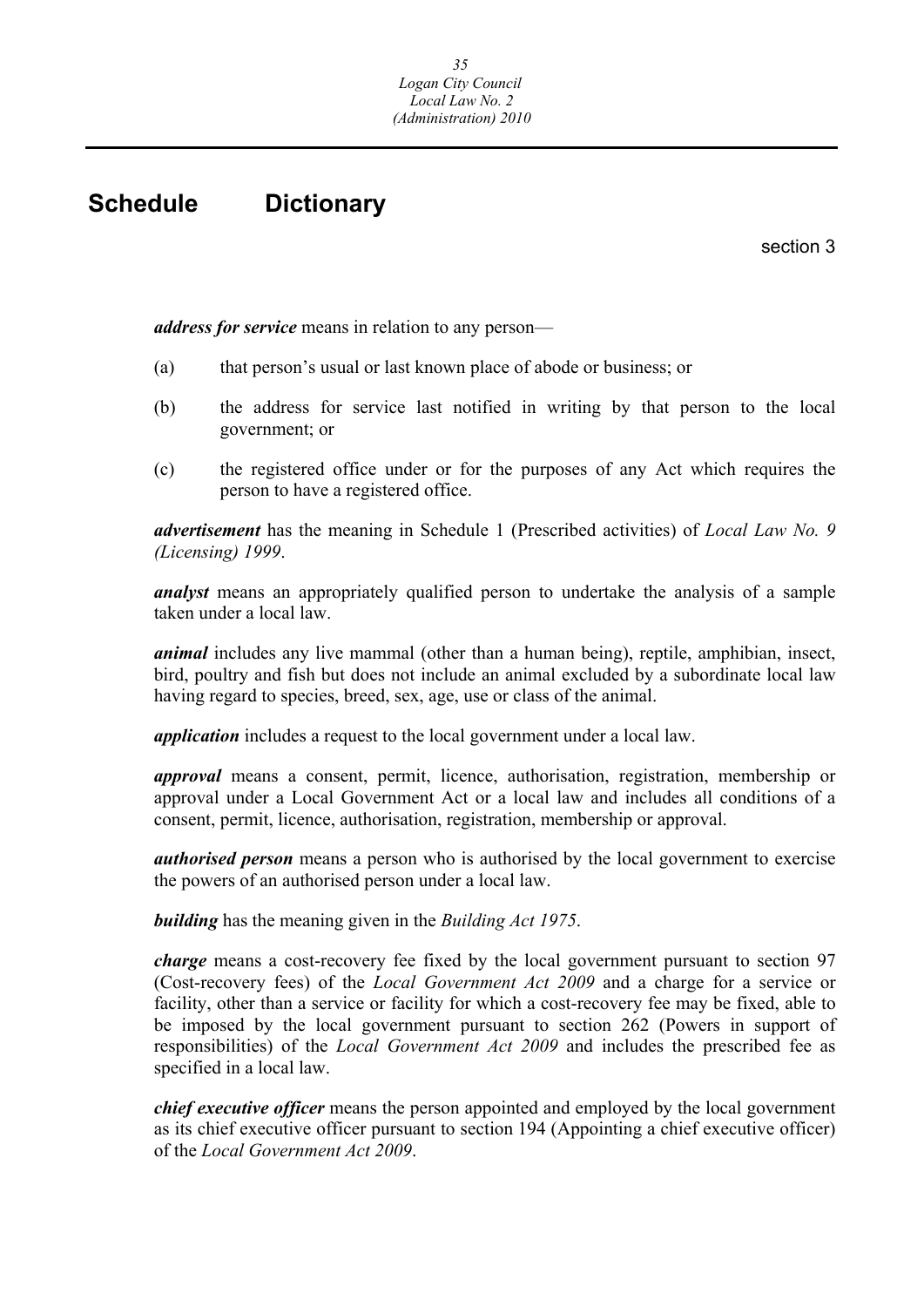*corporation* means a corporation as defined in the *Corporations Act 2001 (Cth)* and includes an association as defined in the *Associations Incorporation Act 1981*.

*council facility* has the meaning given in *Local Law No. 12 (Council Property and Other Public Places) 2003*.

*council officer* means—

- (a) an authorised person; and
- (b) an employee of the local government; and
- (c) a person appointed by the local government to a position provided for in a local law; and
- (d) a person assisting a person referred to in paragraphs (a), (b) or (c).

*Court* means the court of law which has jurisdiction to deal with offences under this local law.

*direction* means a written or oral direction given by a council officer pursuant to—

- (a) section 30 (Direction to leave and to not re-enter a public place) of this local law; or
- (b) section 32 (Directions generally) of this local law.

*environmental harm* has the meaning given in the *Environmental Protection Act 1994*.

*environmental nuisance* has the meaning given in the *Environmental Protection Act 1994*.

*executive officer of a corporation* means a person who is concerned with, or takes part in, the corporation's management whether or not the person is a director or the person's position is given the name of executive officer.

*exclusion notice* see section 31(4).

*goods* includes an animal, a plant, a vehicle, an advertisement and an article.

*hazard* means a situation in which there is a potential to cause loss whether it be of life, health or property.

*identity card* means the identity card referred to in section 204 (Identity card for authorised persons) of the *Local Government Act 2009*.

*knowledge* includes actual or constructive knowledge.

*land* has the meaning given in the *Planning Act 2016.*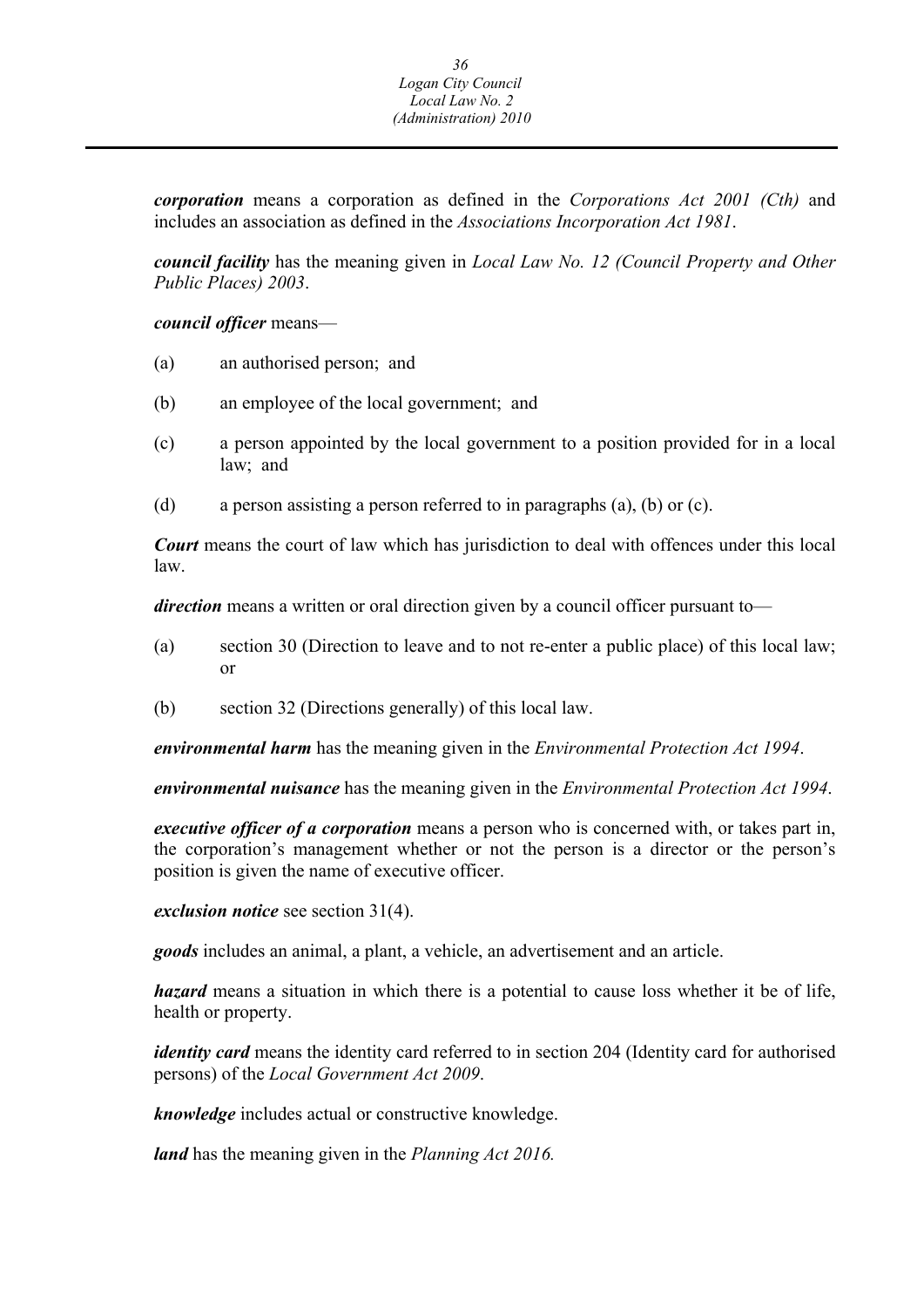*legal instrument* means an approval, notice, order, process, summons or other document required or authorised to be given or served to or upon a person under a local law.

*Local Government Act* has the meaning given in the *Local Government Act 2009* and includes all approvals granted pursuant to Local Government Acts.

*local government area* has the meaning given in the *Local Government Act 2009*.

*local government road* means—

- (a) a road under the *Local Government Act 2009*; and
- (b) a mall, square, court or other public place under the local government's control that is specified in a subordinate local law to be subject to this local law.

*local law* includes any subordinate local laws and all approvals granted pursuant to this local law.

*multiple approvals* means the local government's approval of a proposal is required under 2 or more local laws or 2 or more provisions of the same local law.

*nuisance* has the meaning given in *Local Law No. 10 (Public Health) 1999.* 

*occupier* of premises means the person who has the control or management of the premises.

*owner* means in the case of—

- (a) premises the person for the time being entitled to receive the rent for the premises or would be entitled to receive the rent for it if it were let to a tenant at a rent; and
- (b) property other than premises the person who has a legal or beneficial interest in the property.

*perform work* includes take action to comply with a Local Government Act and includes work required to be performed pursuant to a legal instrument or an approval.

*plant* means any tree, bush, shrub, grass, fungi, algae or other thing terrestrial or aquatic including all natural parts of it or things naturally produced, of, by or from it.

*premises* means any land, building or structure and includes any part thereof.

*prescribed fee* means the fee prescribed by the local government.

*prescribed form* means the form prescribed by the local government.

*prescribed officer* means—

(a) a council officer; and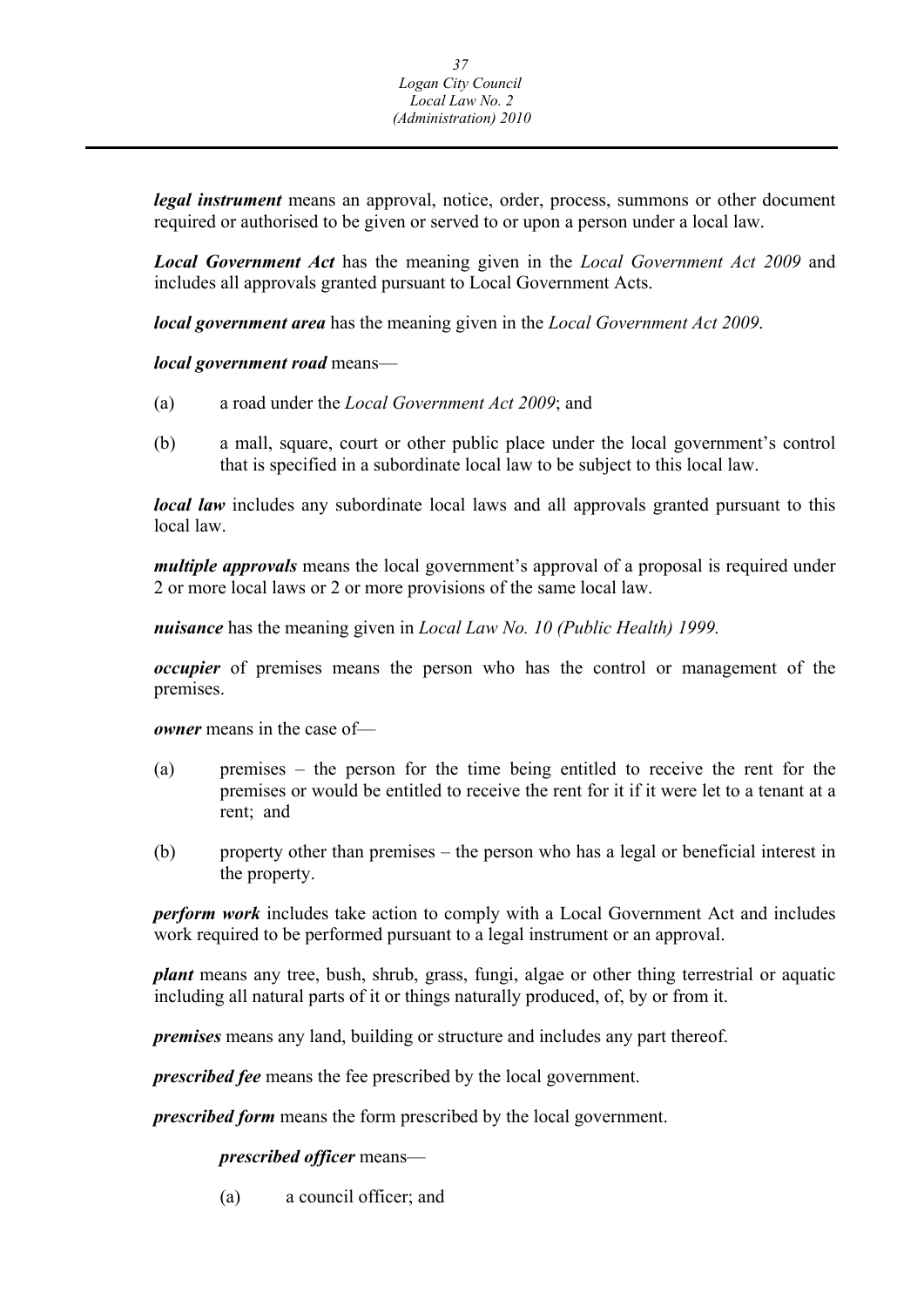(b) a person appointed as an agent or a contractor of the local government.

*property* means premises, a good or other thing.

*proposal* means an act, matter or thing for which the approval of the local government is sought.

*proposed exclusion notice* see section 31(1).

*public notice* means a notice published in a newspaper circulating in the local government area.

*public office* has the meaning given in the *Local Government Act 2009.* 

*public place* means—

- (a) a road; or
- (b) trust land; or
- (c) a reserve; or
- (d) premises of which the local government is the owner or occupier; or
- (e) premises specified as a public place in a subordinate local law.

*recognised qualifications* in a particular field means qualifications specified by a subordinate local law or approved by the local government as appropriate to a person or body that certifies the matter required by a local law.

*representative* means in the case of—

- (a) a corporation an executive officer, employee or agent of the corporation; or
- (b) an individual an employee or agent of the individual.

*reserve* means land which is placed under the control of the local government pursuant to legislation.

*Example*—

This would include a stock route placed under the control of the local government as well as protected areas placed under the control of the local government pursuant to the *Nature Conservation Act 1992*.

*road* means a local government road and a State-controlled road.

*State-controlled road* means a State-controlled road under the *Transport Infrastructure Act 1994*.

*state of mind* of a person includes—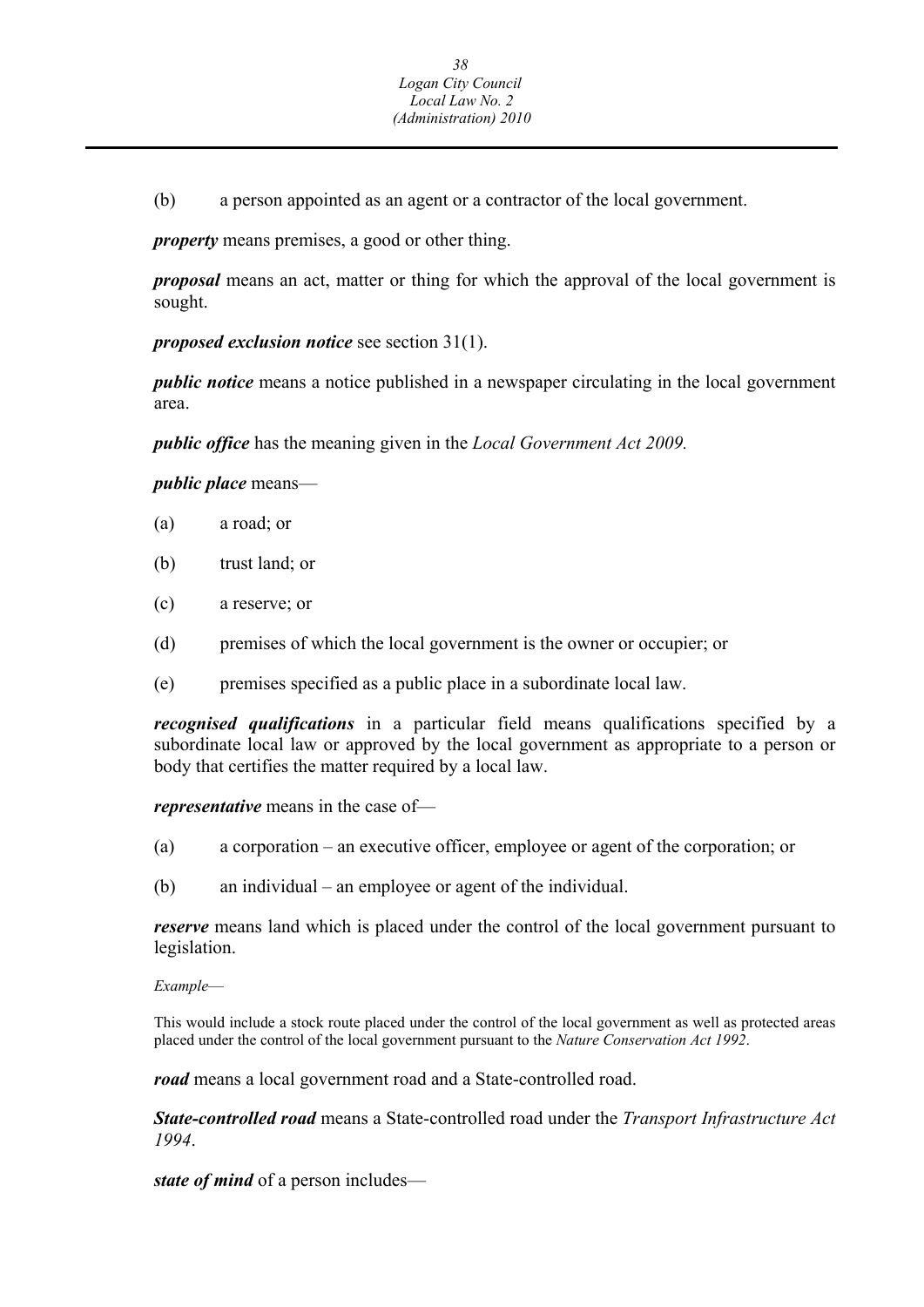- (a) the person's knowledge, intention, opinion, belief or purpose; and
- (b) the person's reasons for the intention, opinion, belief or purpose.

*structure* has the meaning given in the *Local Government Act 2009* and includes a structure as defined under the *Building Act 1975* and any other thing specified in a subordinate local law.

*trust land* means land dedicated as a reserve or granted in trust under the *Land Act 1994*  and for which the local government is the trustee under the *Land Act 1994*.

*vehicle* has the meaning given in the *Transport Operations (Road Use Management) Act 1995* and includes anything specified as a vehicle in a subordinate local law.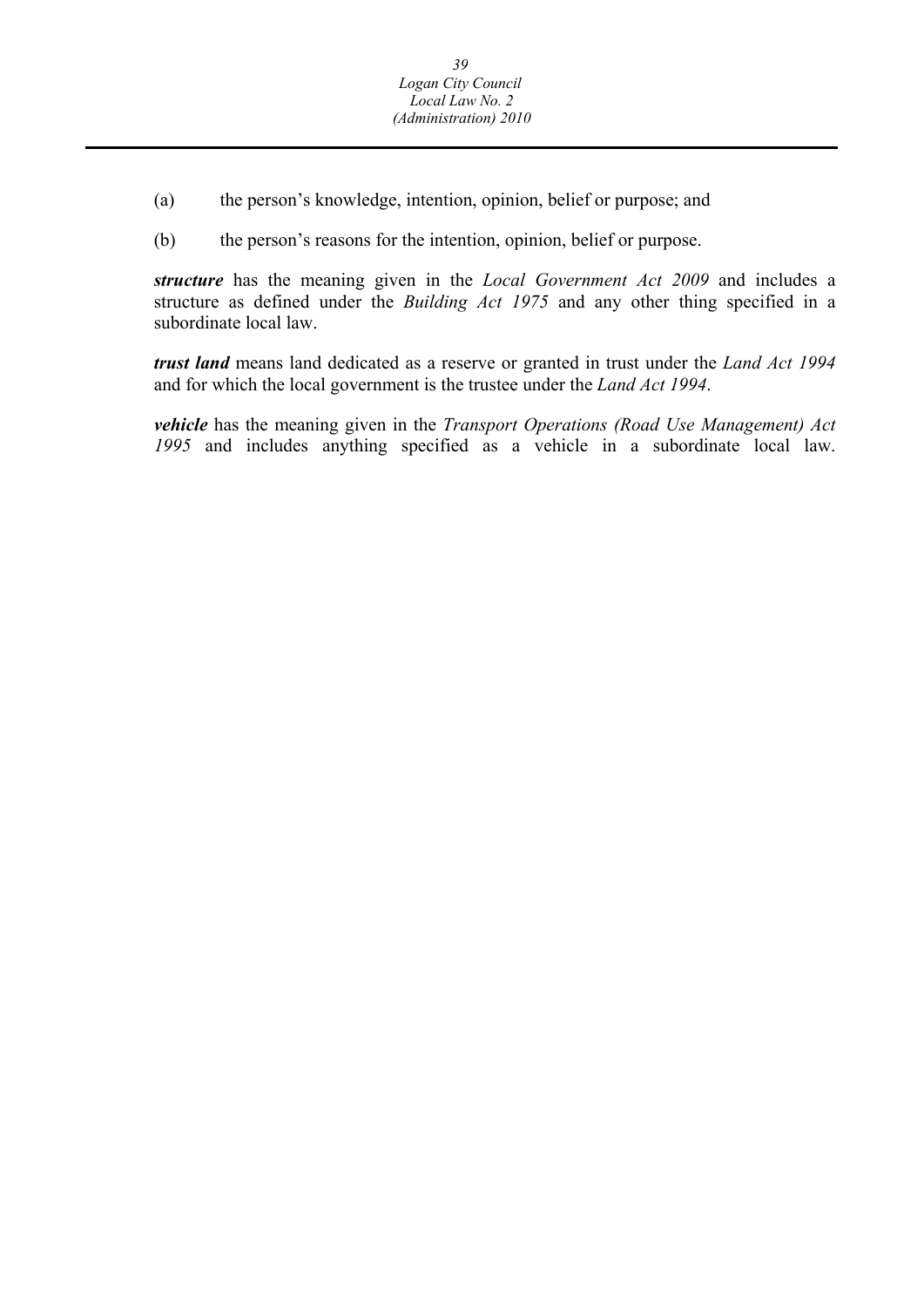## **Endnotes**

## **1 Index to Endnotes**

- **2 Date to which amendments incorporated**
- **3 Key**
- **4 Table of reprints**
- **5 List of legislation**
- **6 List of annotations**

## **2 Date to which amendments incorporated**

This reprint includes all amendments that commenced operation on or before the 13 December 2019.

## **3 Key**

Key to abbreviations in list of legislation and annotations

| <b>Key</b> | <b>Explanation</b> |
|------------|--------------------|
| amd        | = amended          |
| ch         | $=$ chapter        |
| def        | $=$ definition     |
| div        | $=$ division       |
| hdg        | $=$ heading        |
| ins        | $=$ inserted       |
| 0m         | = omitted          |
| p          | = page             |
| pt         | $=$ part           |
| renum      | = renumbered       |
| rep        | = repealed         |
| S          | = section          |
| sch        | = schedule         |
| sdiv       | $=$ subdivision    |
|            |                    |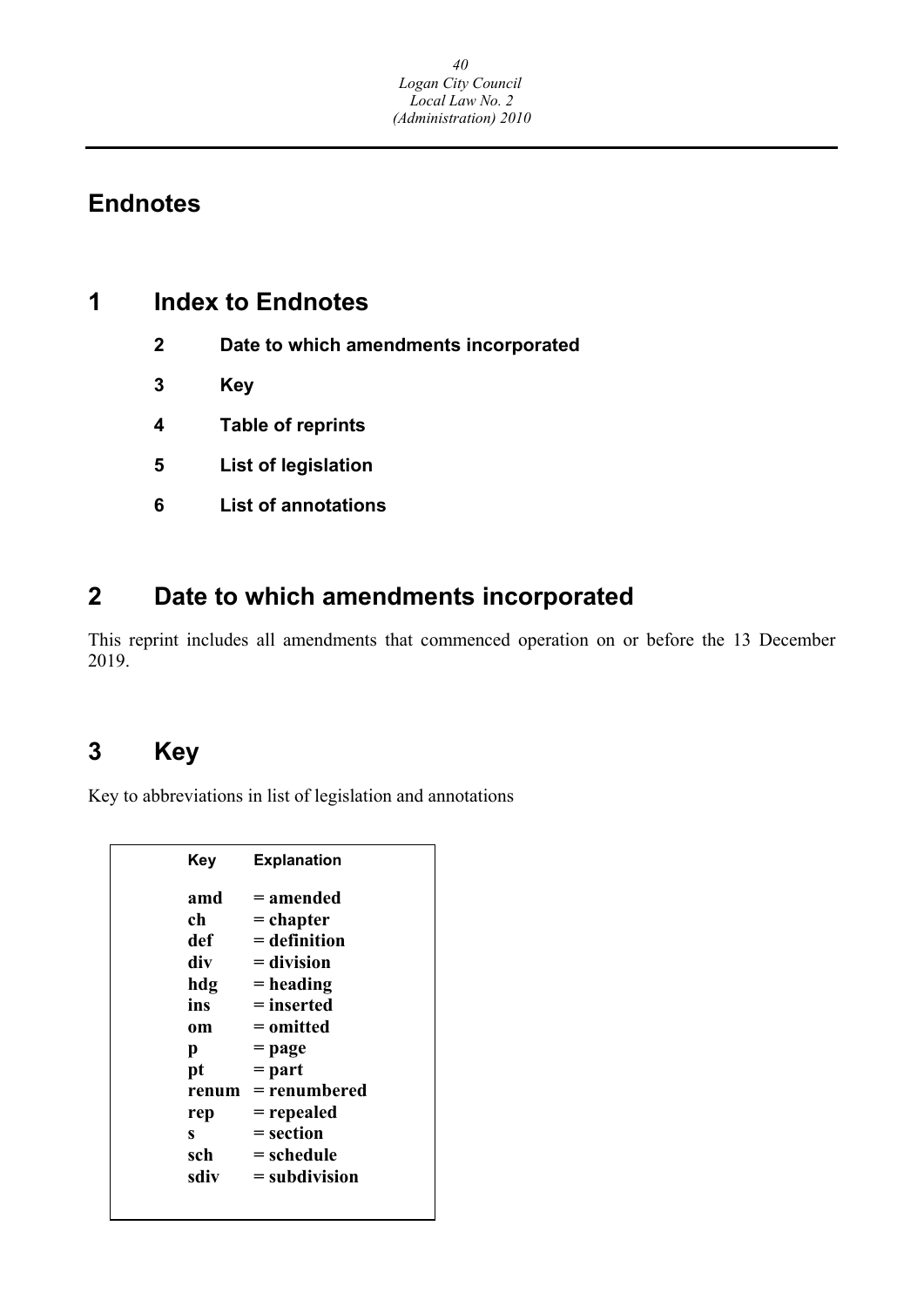#### **4 Table of reprints**

A reprint is issued upon the commencement of an amending instrument. A reprint is given the date of commencement of the amending instrument.

Table of reprints of this local law

| <b>Reprint</b><br>No. | <b>Amendments included</b>                                                            | <b>Reprint date</b> |
|-----------------------|---------------------------------------------------------------------------------------|---------------------|
|                       |                                                                                       |                     |
| $\mathbf{1}$          | Amending Local Law No. 1 (Libraries) 2011                                             | 12 August 2011      |
|                       | Amending Local Law No.2 (Meetings) 2011                                               |                     |
| $\overline{2}$        | Amending Local Law No. 4 (Council Property and<br>Other Public Places Local Law) 2011 | 4 November 2011     |
|                       | Amending Local Law No. 6 (Administration Local<br>$Law)$ 2011                         |                     |
| 3                     | Amending Local Law No. 5 (Roads) 2011                                                 | 18 November 2011    |
| $\overline{4}$        | Amending Local Law No. 3 (Local Law No. 4 (Animal<br>Management) 2002) 2011           | 9 December 2011     |
| 5                     | Amending Local Law No. 3 (Administration Local<br>Law) 2011                           | 16 December 2011    |
| 6                     | Amending Local Law No. 7 (Administration Local 23 November 2012<br>Law) 2012          |                     |
| 7                     | Amending Local Law No. 1 (Administration Local   7 August 2015<br>Law) 2015           |                     |
| 8                     | Amending Local Law No. 2 (Miscellaneous Local  <br>Laws) 2017                         | 13 April 2017       |
| 9                     | Amending Local Law No. 1 (Miscellaneous Local   18 May 2018<br>Laws) 2018             |                     |
| 10                    | Amending Local Law No. 1 (Local Law No. 2<br>(Administration) 2010) 2019              | 13 December 2019    |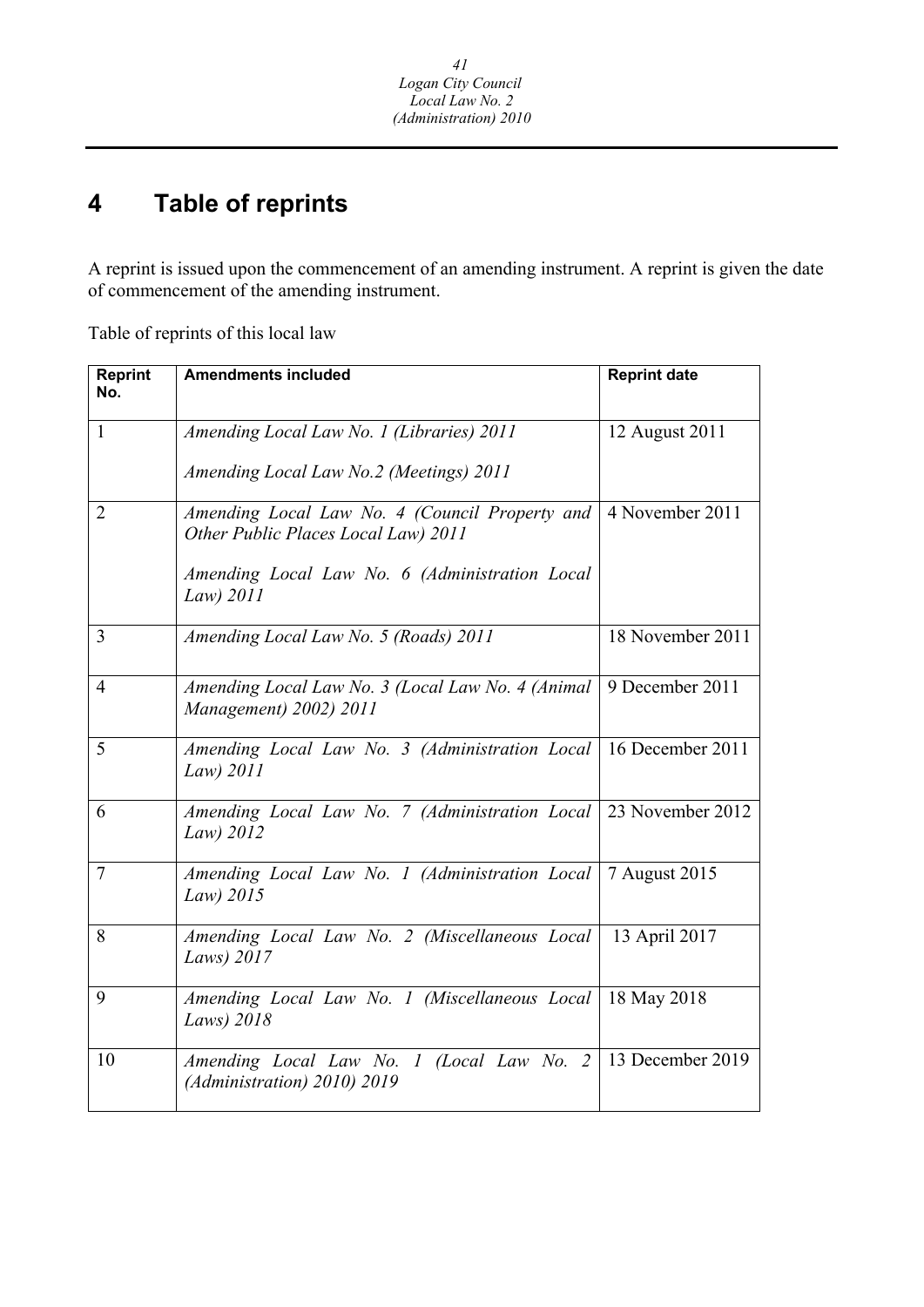## **5 List of legislation**

**Original Local Law**  Local Law No. 2 (Administration) 2010 date of gazettal 14 January 2011 **Amending Local Laws**  Amending Local Law No. 1 (Libraries) 2011 date of gazettal 12 August 2011 Amending Local Law No. 2 (Meetings) 2011 date of gazettal 12 August 2011 Amending Local Law No. 4 (Council Property and Other Public Places Local Law) 2011 date of gazettal 4 November 2011 Amending Local Law No. 6 (Administration Local Law) 2011 date of gazettal 4 November 2011 Amending Local Law No. 5 (Roads) 2011 date of gazettal 18 November 2011 Amending Local Law No. 3 (Local Law No. 4 (Animal Management) 2002) 2011 date of gazettal 9 December 2011 Amending Local Law No. 3 (Administration Local Law) 2011 date of gazettal 16 December 2011 Amending Local Law No. 7 (Administration Local Law) 2012 date of gazettal 23 November 2012 Amending Local Law No. 1 (Administration Local Law) 2015 date of gazettal 7 August 2015 Amending Local Law No. 2 (Miscellaneous Local Laws) 2017 date of gazettal 13 April 2017 Amending Local Law No. 1 (Miscellaneous Local Laws) 2018 date of gazettal 18 May 2018 Amending Local Law No. 1 (Local Law No. 2 (Administration) 2010) 2019 date if gazettal 13 December 2019

## **6 List of annotations**

## **PART 1**—**PRELIMINARY**

## **Application of local law**

| s <sub>4</sub> | amd | Amending Local Law No. 1 (Libraries) 2011 s 18                     |
|----------------|-----|--------------------------------------------------------------------|
|                | amd | Amending Local Law No. 2 (Meetings) 2011 s 17                      |
|                | amd | Amending Local Law No. 4 (Council Property and Other Public Places |
|                |     | Local Law) $2011$ s $28$                                           |
|                | amd | Amending Local Law No. 6 (Administration Local Law) 2011 s 5       |
|                | amd | Amending Local Law No. 5 (Roads) 2011 ss 36(1), 36(2)              |
|                | amd | Amending Local Law No. 3 (Local Law No. 4 (Animal Management)      |
|                |     | 2002) 2011 s 51                                                    |
|                | amd | Amending Local Law No. 3 (Administration Local Law) 2011           |
|                | amd | Amending Local Law No. 7 (Administration Local Law) 2012 s 5       |
|                | amd | Amending Local Law No. 1 (Administration Local Law) 2015 s 4       |
|                | amd | Amending Local Law No. 2 (Miscellaneous Local Laws) 2017 s 5       |